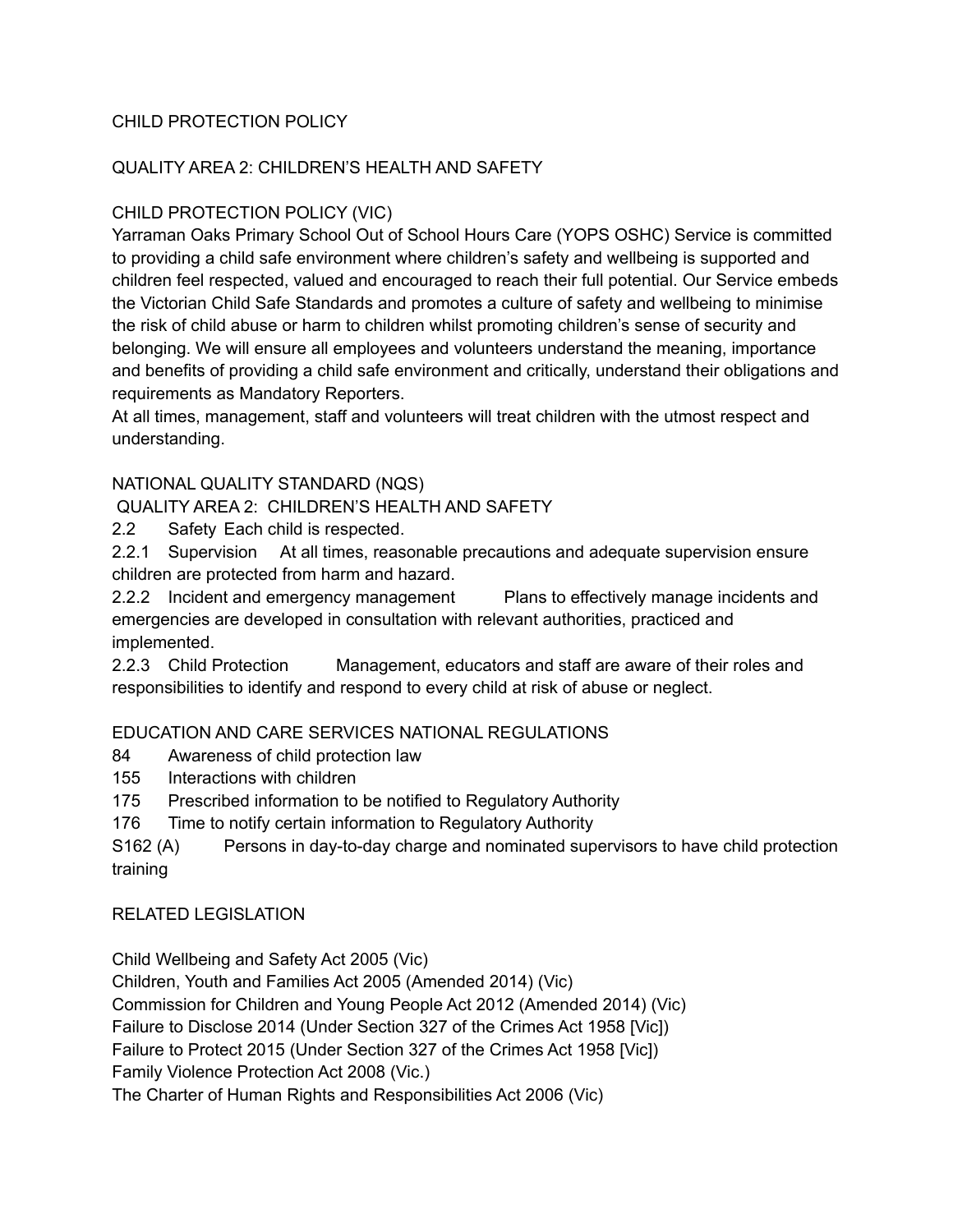Working with Children Act 2005 (Vic) Family Law Act 1975 (Cth) Crimes Act 1958 (Vic)

RELATED POLICIES Child Safe Environment Policy Code of Conduct Policy Health and Safety Policy Interactions with Children, Family and Staff Policy Privacy and Confidentiality Policy Respect for Children Policy Responsible Person Policy Staffing Arrangements Policy Student and Volunteer Workers Policy Work Health and Safety Policy

### PURPOSE

All educators, staff and volunteers are committed to identifying possible risk and significant risk of harm to children and young people at the OSHC Service. We comprehend our duty of care responsibilities to protect children from all types of abuse and adhere to our legislative obligations at all times.

We aim to implement effective strategies to assist in ensuring the safety and wellbeing of all children. YOPS OSHC Service will act in the best interest of each child, assisting them to develop to their full potential in a secure and child safe environment. We understand our statutory duty of care to comply with both the Victorian Child Safe Standards and Reportable Conduct Scheme to build our capacity as an organisation to prevent and respond to allegations of child abuse.

### **SCOPE**

This policy applies to management, staff, families and visitors (including contractors) of the OSHC Service.

### WHAT IS CHILD ABUSE?

Child abuse is any action towards a child or young person that harms or puts at risk their physical, psychological, or emotional health or development. Child abuse can be a single incident or can be a number of different incidents that take place over time.

### IDENTIFYING SIGNS OF CHILD ABUSE

Staff within early childhood services play a vital role in protecting children from harm by responding to and reporting any incidents, disclosure or suspicions. Educators and staff are best placed to identify signs and behaviours that may indicate that a child has been subject to abuse or identify a community member, staff member, contractor or volunteer may be a perpetrator.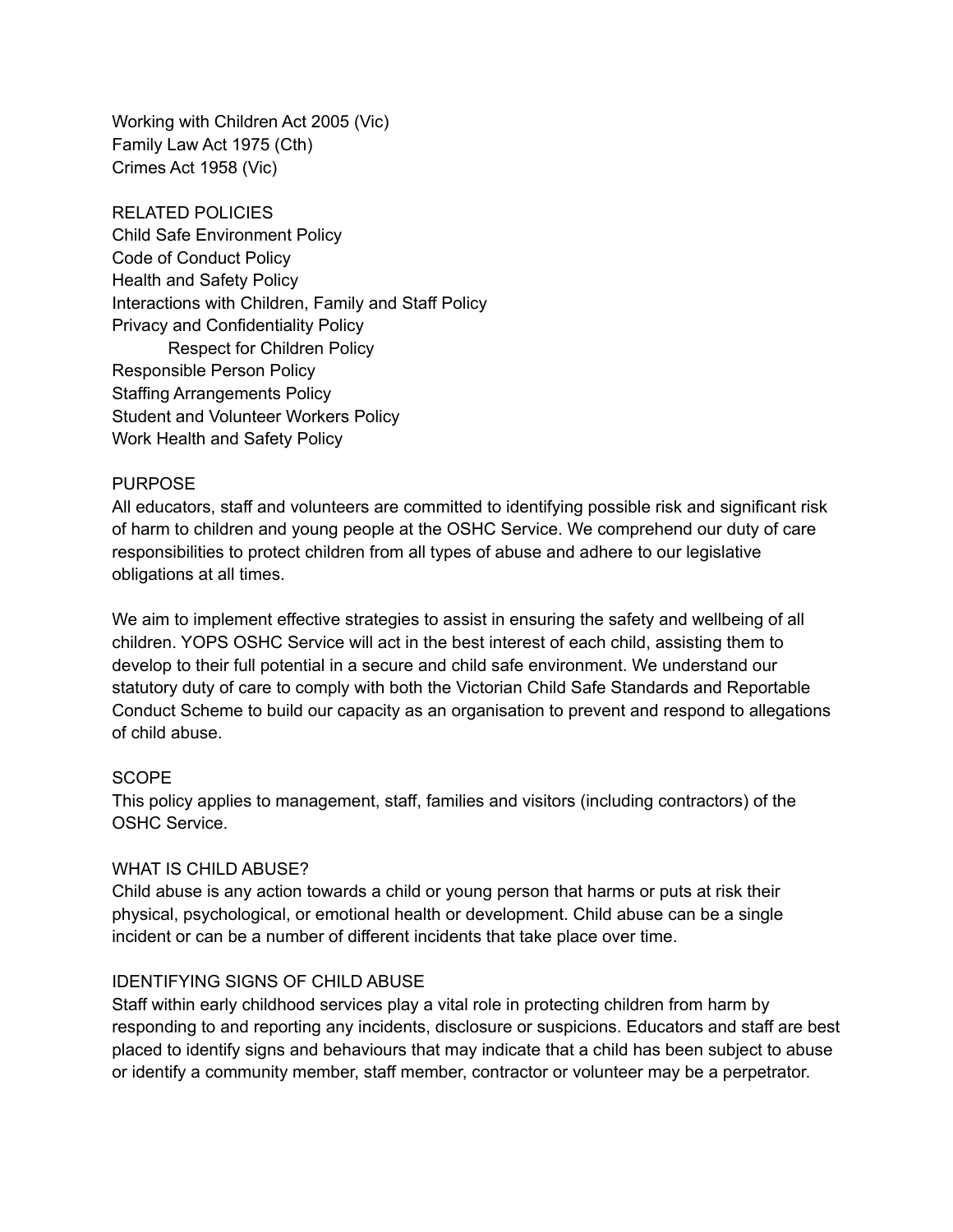Understanding the signs of child abuse is critical in supporting children's safety and wellbeing. [Vitoria State Government-Child protection in early childhood PROTECT].

There are different forms of child abuse-

- o Physical abuse
- o child sexual abuse
- o grooming
- o emotional child abuse
- o neglect
- o family violence and

o children exhibiting inappropriate sexual behaviour. Further information about the recognition of signs of child abuse and definitions are include in Appendix 1 of this policy. Duty of Care

Duty of care refers to your responsibility to adequately protect children in care from harm. This common law concept applies to all staff members within any Victorian early childhood service and is usually expressed as "a duty to take reasonable steps to protect children from injury that is reasonably foreseeable." Victoria State Government (2021). Duty of care means:

acting on concerns quickly and in the child's best interests

- protecting the safety, health and wellbeing of children in their care
- seeking appropriate advice or consulting when unsure
- reporting concerns to the relevant authorities
- providing ongoing support to a child and their family
- sharing information, upon request, to assist DHHS Child Protection or Police to protect and/or promote the wellbeing and development of a child
- attending DHHS Child Protection Case Planning meetings.
- Staff may breach their duty of care towards a child if they fail to act in the way a reasonable/diligent person would in the same situation.

Mandatory reporting is the legislative requirement for selected classes of people to make a report to Child Protection and/or Victoria Police where they form a reasonable belief, that a child has been or is at risk of significant harm, as a result of physical or sexual abuse, and the child's parents have not protected or are unlikely to protect the child from that abuse. It is a criminal offence to fail to report in these circumstances. In Victoria (VIC) mandatory reporting is regulated by the Children Youth and Families Act 2005.

# Mandatory reporters

Mandatory reporters in Victoria, are people who deliver the following services, wholly or partly, to children as part of their paid or professional work:

- registered medical practitioners
- nurses, including midwives
- Victorian police officers
- registered teachers and school principals
- out of home care workers (excluding voluntary foster and kinship carers)
- early childhood workers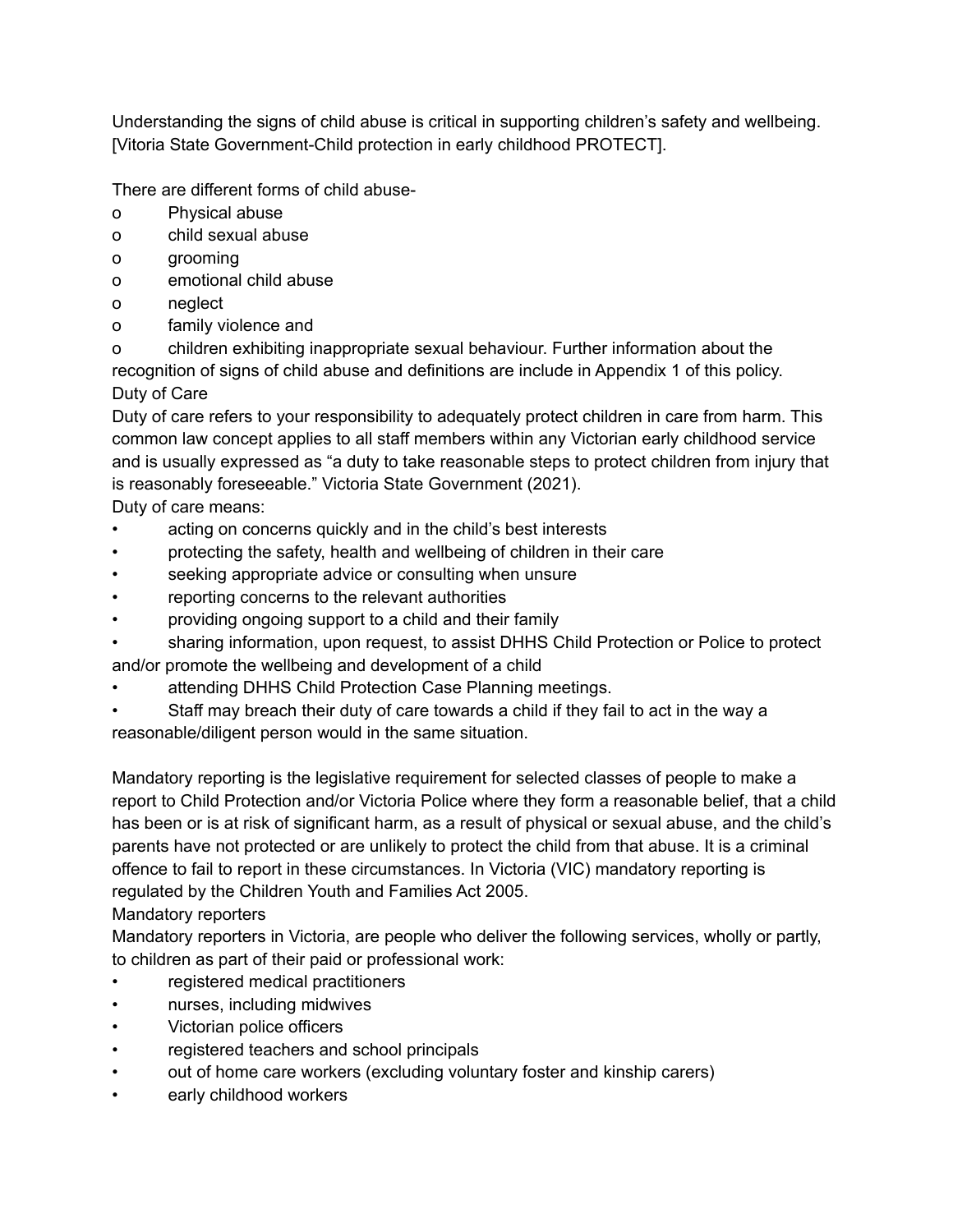- youth justice workers
- registered psychologists
- school counsellors
- people in religious ministry.

https://providers.dffh.vic.gov.au/child-protection

### Working With Children Check

A Working With Children Check is mandatory for all employees working or volunteering with children within Education and Care Services. Education and Care Services and organisations are required to check the status of an employee's Working With Children Check BEFORE an employee begins working with children. Working with Children Check Victoria will notify organisations in writing if an employee's Working With Children Check has been suspended or revoked.

### Child Safe Standards

YOPS OSHC Service is committed to keeping children and young people safe and are compliant with the current seven Victorian Child Safe Standards. We will continue to implement strategies to embed an organisational structure of child safety as we further develop our current practices and organisational culture to meet the new Child Safe Standards that will be effective form 1 July 2022. [see: Child Safe Environment Policy].

YOPS OSHC Service has policies and practices in place that include robust screening of all educators and staff members prior to employment, supervision, training and other human resources practices to reduce the risk of child abuse for new and existing staff members, processes for responding to and reporting suspected child abuse, strategies to identify and reduce or remove risks of child abuse and strategies to promote the participation and empowerment of children.

### Failure to disclose and failure to protect

Failure to disclose or take action in relation to suspected child sexual abuse can constitute a criminal offence. The law requires any adult who holds a reasonable belief that a sexual offence has been committed in Victoria, by an adult against a child (aged under 16) disclosed this information to police.

### Forming a reasonable belief/ reasonable grounds

A person forms a reasonable belief that a child is in need of protection, or their safety or wellbeing is at

risk when they are more likely to accept rather than reject their suspicion and the belief is formed through disclosures, observations or other information. Proof is not required to support your claim.

Reasonable grounds for forming a belief may include where:

- a child states they have been abused
- a child states they know someone who has been, or is being, abused
- someone who knows the child states that the child has been abused, is being abused, or is at risk of abuse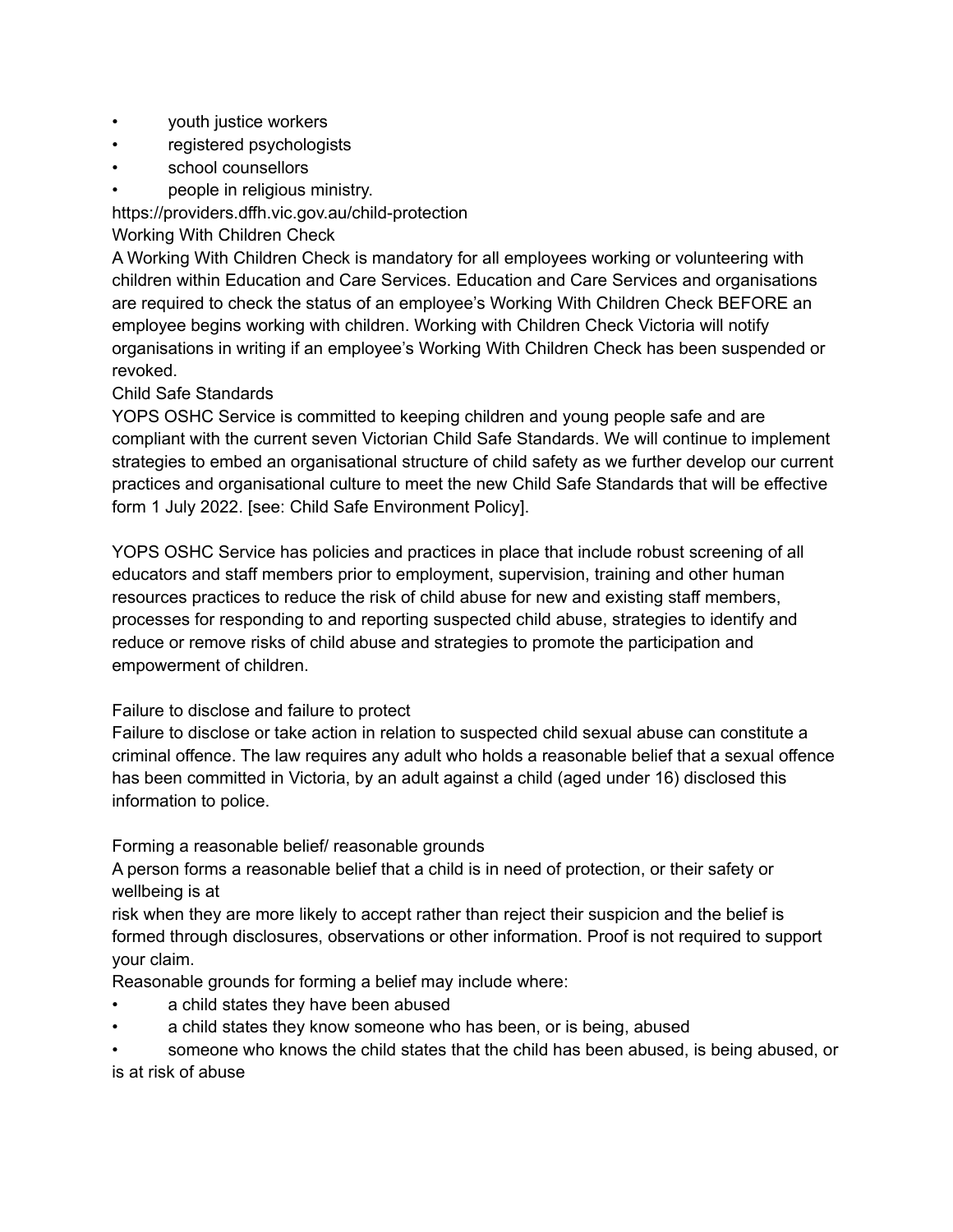• you observe a child's behaviour, actions or injuries that may place them at risk of harm or abuse

• you are aware of persistence violence, parental substance misuse, disability that is impacting on the child's safety, stability or development

• you observe signs or indicators of abuse.

Staff should make sufficient enquiries to form a belief, however it is not the role of staff to conduct an investigation into child protection concerns or criminal offences. DHHS Child Protection or Victoria Police will determine what is to be investigated.

IMPLEMENTATION

YOPS OSHC Service strongly opposes any type of abuse against a child and endorses high quality practices in relation to protecting children. Educators have an important role to support children and young people and to identify concerns that may jeopardise their safety, welfare, or wellbeing. To ensure best practice, all educators will attend approved Child Protection training certified by a registered training organisation. Educators will continue to maintain current knowledge of child protection and Mandatory Reporter requirements by completing Child Protection Awareness Training annually.

MANAGEMENT/NOMINATED SUPERVISOR WILL ENSURE:

• any responsible person in day-to-day charge of the Service has successfully completed a course in child protection approved by the Regulatory Authority

• the recruitment process for all educators and staff is robust and includes pre-employment screening, reference checks

• all educators', staff, and volunteers' Working with Children Checks are checked prior to engagement of work and recorded on staff records

all employees and volunteers are:

o provided with a copy of the current Child Protection, Child Safe Environment and Reportable Conduct Scheme Policies as part of the induction process at the Service

aware of child protection legislation including:

o their mandatory reporting obligations and responsibilities if they have formed a reasonable belief that a child has suffered or is likely to suffer significant harm

o their duty of care obligations for all children who are involved in or affected by the suspected child abuse

o their mandatory reporting obligations and responsibilities if they have formed a reasonable belief that a child has suffered or is likely to suffer significant harm

aware of indicators showing a child may be at risk of harm or significant risk of harm

• aware of the Four Critical Actions to follow when responding to incidents, disclosures and suspicions of child abuse

• training and development are provided for all educators, staff, and volunteers in child protection on an annual basis

• training and information is provided to all FDC educators about the Child Information Sharing, Family Violence Reforms and Family Violence Multi-Agency Risk Assessment Management Framework (MARAM)

• educators are supported and empowered to make a report to DHHS Child Protection, Victoria Police or seek a referral to Child FIRST by having clear procedures in place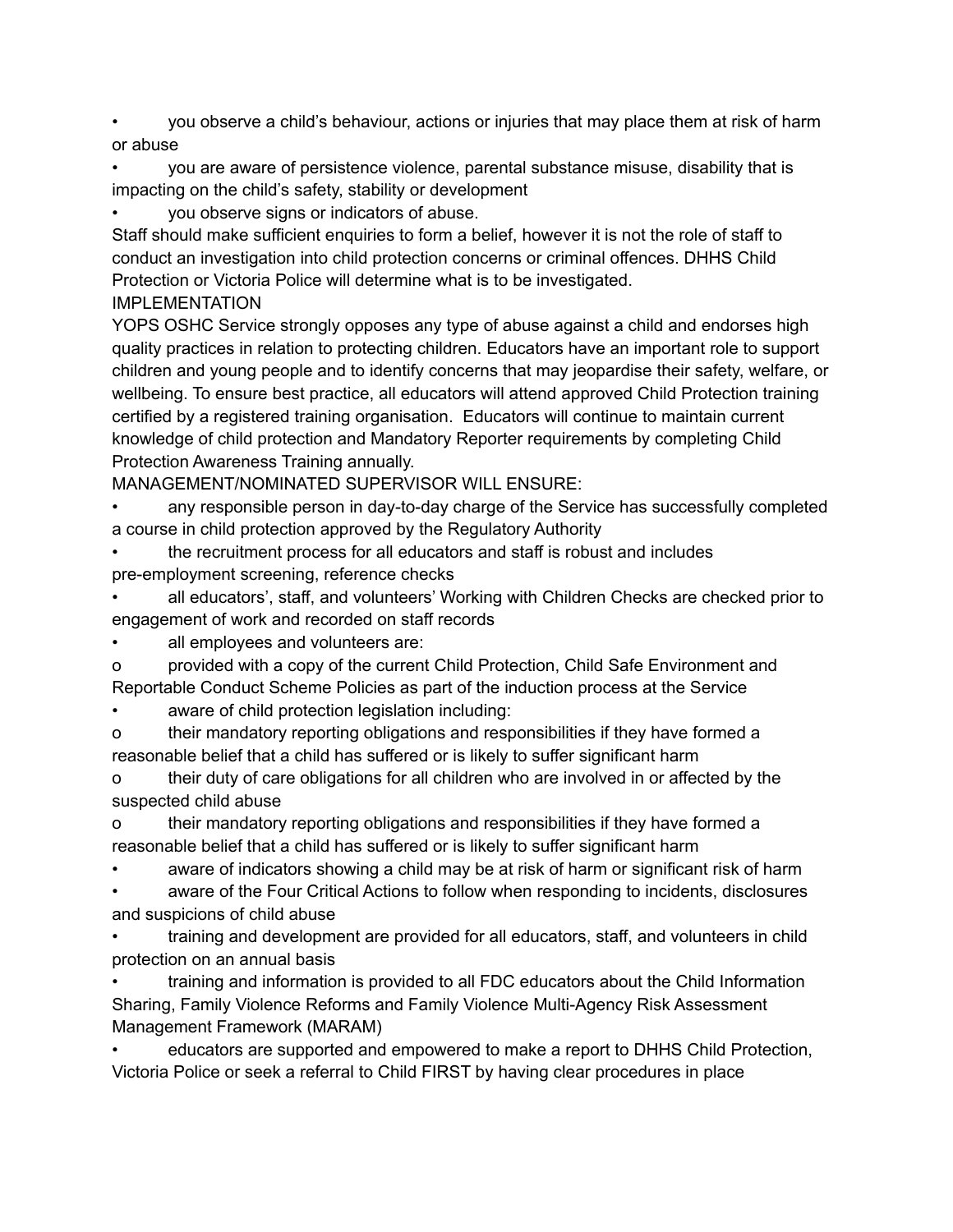• access is provided to all staff regarding relevant legislations, regulations, standards and other resources to help educators, staff, and volunteers meet their obligations

• to adhere to the Reportable Conduct Scheme and report any allegations of 'reportable conduct'

• to notify the Commission within three (3) business days of becoming aware of a reportable allegation made against an employee or volunteer using online forms found at https://ccyp.vic.gov.au/reportable-conduct-scheme/about-reporting-allegations/

records of abuse or suspected abuse are kept in line with our Privacy and Confidentiality Policy

• to notify the regulatory authority through the NQA-ITS (within 7 days) of any incident where it is reasonably believed that physical and/or sexual abuse of a child has occurred or is occurring while the child is being educated and cared for by the Service

• to notify the regulatory authority through the NQA-ITS (within 7 days) of any allegation that sexual or physical abuse of a child has occurred or is occurring while the child is being educated and cared for by the Service.

## EDUCATORS WILL:

• contact the police on 000 if there is an immediate danger to a child and intervene if it is safe to do so

• promote the welfare, safety, and wellbeing of children at the Service at all times

• ensure children feel safe and supported at the early childhood service and their individual needs are met

• comprehend their obligations as mandatory reporters and their duty of care requirements if they have formed a reasonable belief that a child has suffered or is likely to suffer significant harm

• participate in annual child protection training and other relevant professional training

• participate in training about the Child Information Sharing, Family Violence Reforms and

Family Violence Multi-Agency Risk Assessment Management Framework (MARAM)

be able to identify signs of child abuse (see Appendix 1)

follow the Four Critical Actions for Early Childhood Services: Responding to incidents, disclosures and suspicions of Child Abuse

o Responding to an emergency

o Reporting to authorities

o Contacting parents or carers

o Providing ongoing support

respect what a child discloses, taking it seriously and follow up on their concerns through the appropriate channels

• refer families to appropriate agencies where concerns of harm do not meet the threshold of significant harm. These services may be located through Child FIRST or The Orange Doorhttps://services.dffh.vic.gov.au/referral-and-support-teams Family consent will be south before making referrals

• allow children to be part of decision-making processes where appropriate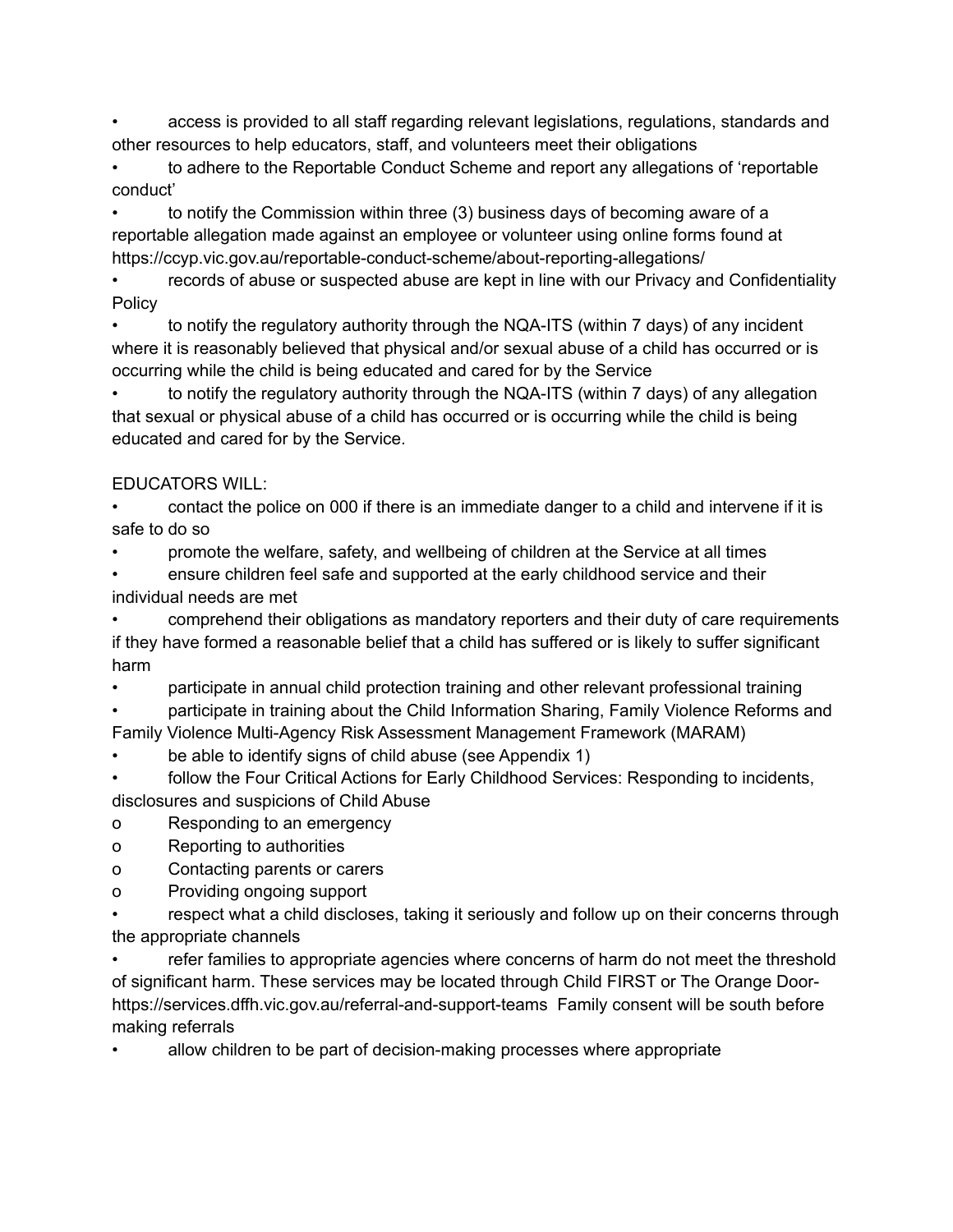• prepare accurate records recording exactly what happened, conversations that took place and what was observed to pass on to the relevant authorities to assist with any investigation

• understand that allegations of abuse or suspected abuse against them are treated in the same way as allegations of abuse against other people

• NOT investigate suspicion of abuse or neglect but collect only enough information to substantiate concerns and pass on to the Child Protection Helpline or appropriate authority

• understand their legal obligations to report or take action in relation to suspected child abuse under the Reportable Conduct Scheme

• share information with other professionals working with children as part of the information sharing and family violence reform schemes

• provide ongoing monitoring and follow-up for children's health and wellbeing.

MAKING A REPORT

Early childhood services must take immediate action relating to concerns about potential child abuse.

In the case of an emergency, staff should contact Emergency Services on 000.

Under the Failure to Disclose offence, any adult must report to Victoria Police if they reasonably believe that a sexual offence has been committed by an adult against a child under the age of 16.

A report must be made to DHHS Child Protection if the mandatory reporter forms a belief on reasonable grounds the child is:

o in need of protection due to child abuse

o at risk of being, harmed (or has been harmed) and the harm has, or is likely to have an impact on the child's safety, stability or development.

If an educator has a concern and they are unsure if a report should be made to DHHS Child Protection or Victoria Police, or a referral to ChildFIRST they should discuss this with the approved provider, director or responsible person.

Services will contact their local DHHS Child Protection intake provider to report concerns. Northern Division intake: 1300 664 977

South Division Intake: 1300 655 795

East Division intake: 1300 360 391

West Division intake- metropolitan: 1300 664 977

West Division intake- rural and regional: 1800 075 599

If you are not sure which number to call, check Department of Health and Human Services - Child protection contacts for details on the LGAs covered by each intake service.

REPORTING CONCERNS ABOUT THE WELLBEING OF A CHILD

Educators and staff who have significant concerns for the wellbeing of a child (or unborn child) may report these concerns to DHHS Child Protection or refer the matter to ChildFIRST.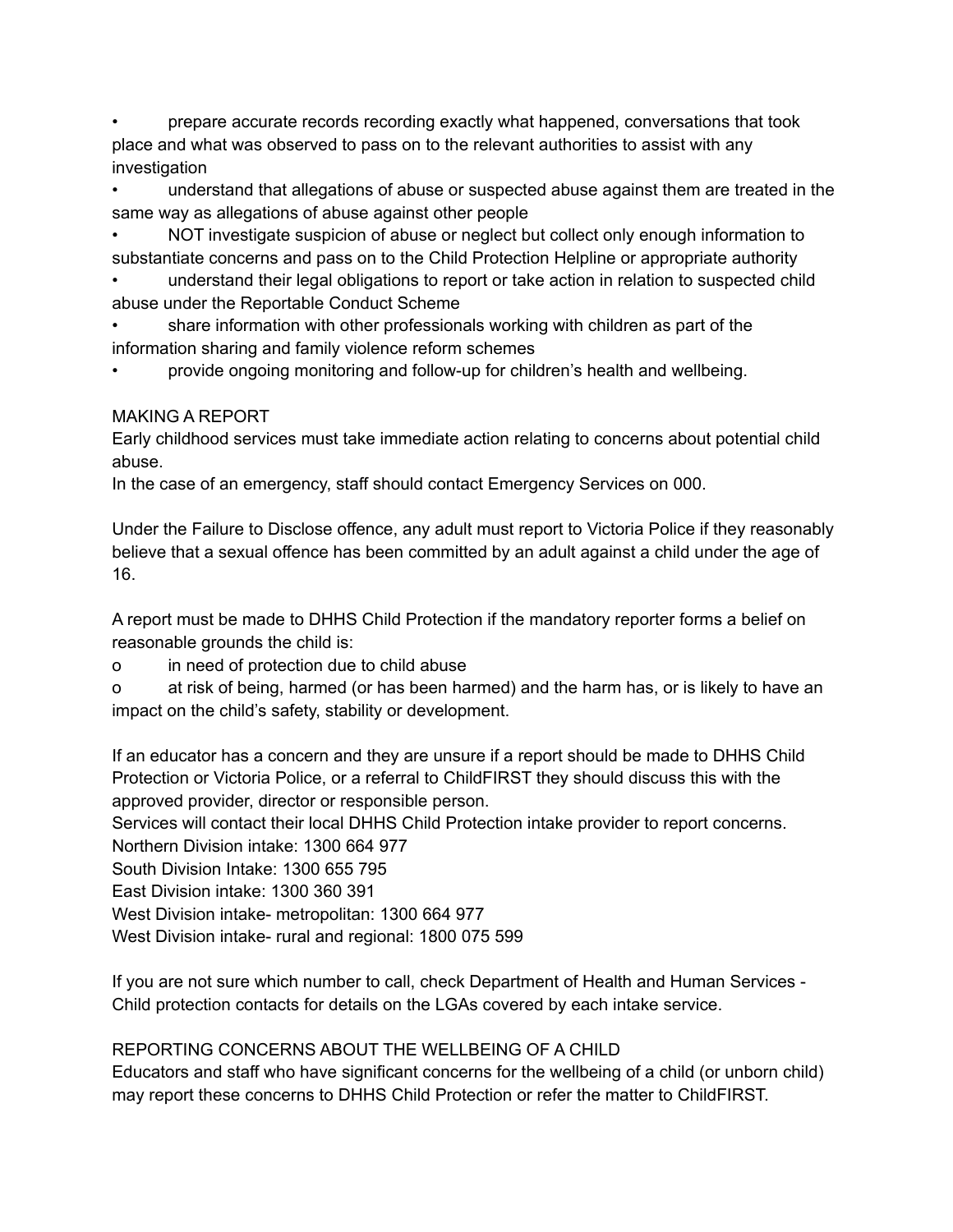## DOCUMENTING A SUSPICION OF HARM

If educators have concerns about the safety of a child, they will:

- record their concerns in a non-judgmental and accurate manner as soon as possible
- record their own observations as well as precise details of any discussion with a parent

(who may for example explain a noticeable mark on a child).

- o not endeavour to conduct their own investigation
- Child Protection will require accurate information including:
- o child's personal details (name, gender, address, DOB, details of siblings)
- o indicators of harm- the reason for believing that the injury or behaviour is the result of abuse of neglect
- o description- full details of the alleged abuse (times and dates)
- o safety assessment- assessment of any immediate danger to the child or children
- o other services- agency involved (previous)
- o family information- language spoken, history of violence
- o cultural characteristics- any specific cultural details that will assist to care for the child
- o notifier information- name, date, position, relationship to child
- o date of report and signature

[see: Child Protection Notification- Observation Record]

## DOCUMENTING A DISCLOSURE

A disclosure of harm emerges when someone, including a child, tells you about harm that has happened or is likely to happen. When a child discloses that he or she has been abused, it is an opportunity for an adult to provide immediate support and comfort and to assist in protecting the child from the abuse. It is also a chance to help the child connect to professional services that can keep them safe, provide support and facilitate their recovery from trauma. Disclosure is about seeking support and your response can have a great impact on the child or young person's ability to seek further help and recover from the trauma.

When receiving a disclosure of harm, the Service will:

- remain calm and find a private place to talk
- not promise to keep a secret
- tell the child/person they have done the right thing in revealing the information but that they'll need to tell someone who can help keep the child safe
- only ask enough questions to confirm the need to report the matter because probing questions could cause distress, confusion and interfere with any later enquiries
- not attempt to conduct their own investigation or mediate an outcome between the parties involved.
- document as soon as possible so the details are accurately captured including:
- o time, date and place of the disclosure
- o 'word for word' what happened and what was said, including anything they said and any actions that have been taken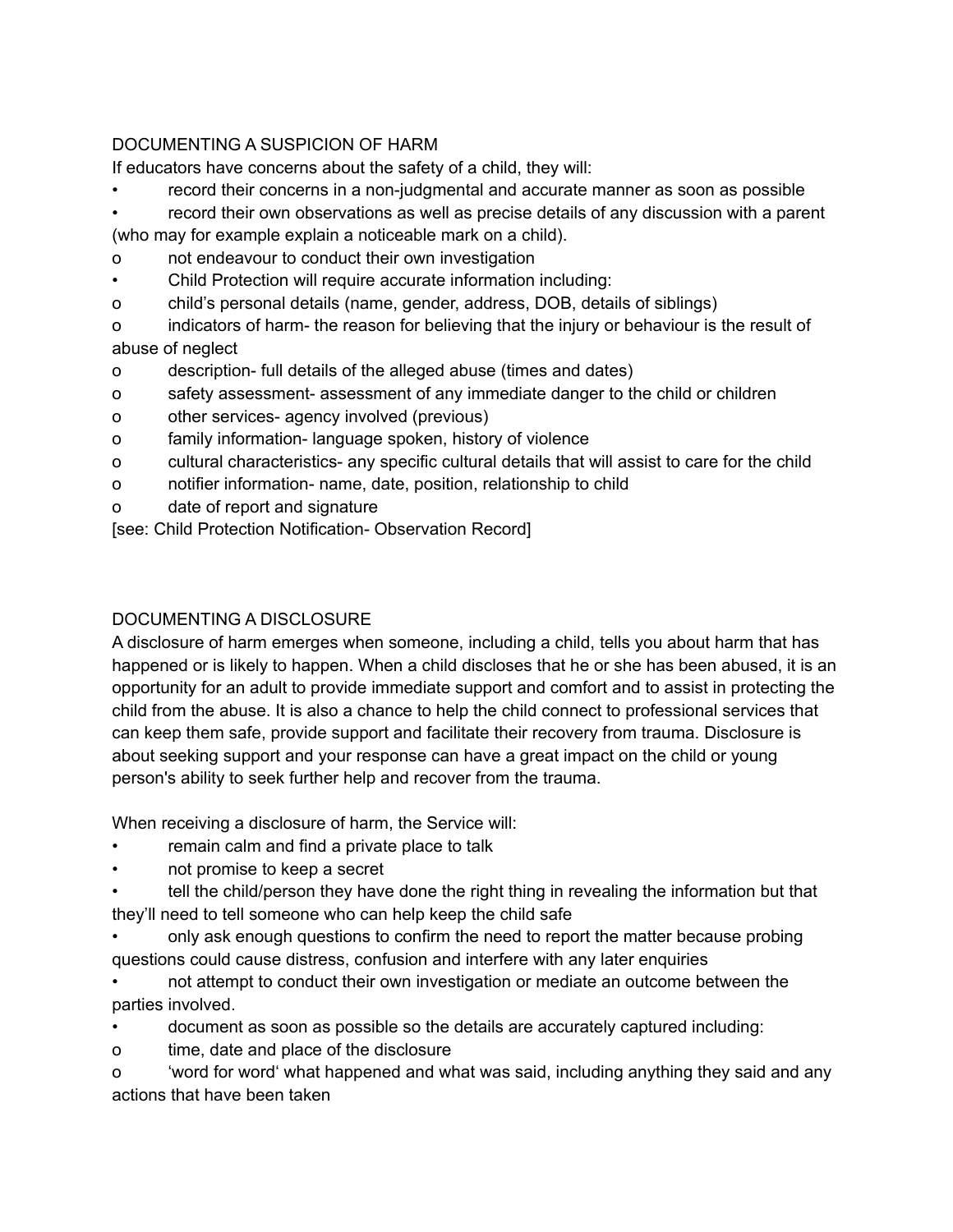o date of report and signature.

In addition, an educator receiving a disclosure from a child will:

- give the child or young person their full attention
- maintain a calm appearance
- reassure the child or young person it is right to tell
- accept the child or young person will disclose only what is comfortable and recognise the bravery/strength of the child for talking about something that is difficult
- let the child or young person take his or her time
- let the child or young person use his or her own words
- don't make promises that can't be kept. For example, never promise that you will not tell anyone else
- honestly tell the child or young person what you plan to do next
- do not confront the perpetrator.

### **Confidentiality**

It is important that any notification remains confidential, as it is vitally important to remember that no confirmation of any allegation can be made until the matter is investigated. The individual who makes the notification should not inform the suspected perpetrator (if known). This ensures the matter can be investigated without contamination of evidence or pre-rehearsed statements. It also minimises the risk of retaliation on the child for disclosing.

### Protection for Reporters

All reporters are protected against retribution for making or proposing to make a report under amendments to the Children Youth and Families Act 2005 and Crimes Act 1958 effective April 2021. The identity of the reporter is protected by law from being disclosed, except in certain exceptional circumstances. Provided the report is made in good faith:

- does not breach standards of professional conduct or ethics
- cannot lead to defamation and civil and criminal liability

A report is also an exempt document under the Freedom of Information Act 1989.

Child Information Sharing Scheme (CISS) and Family Violence Information Sharing Scheme (FVISS) and the Family Violence Multi-Agency Risk Assessment and Management Framework (MARAM).

Our OSHC Service will align with the MARAM Framework to assist in identifying, assessing and responding to family violence risk. This includes ensuring our educators and staff:

- have a shared understanding of and consistent response to family violence
- work collaboratively to provide coordinated and effective risk assessment and management responses to identify family violence
- share information relevant to family violence risk with other services
- promote continuous improvement in risk assessment and management practice,

information sharing and enhanced collaboration with other services.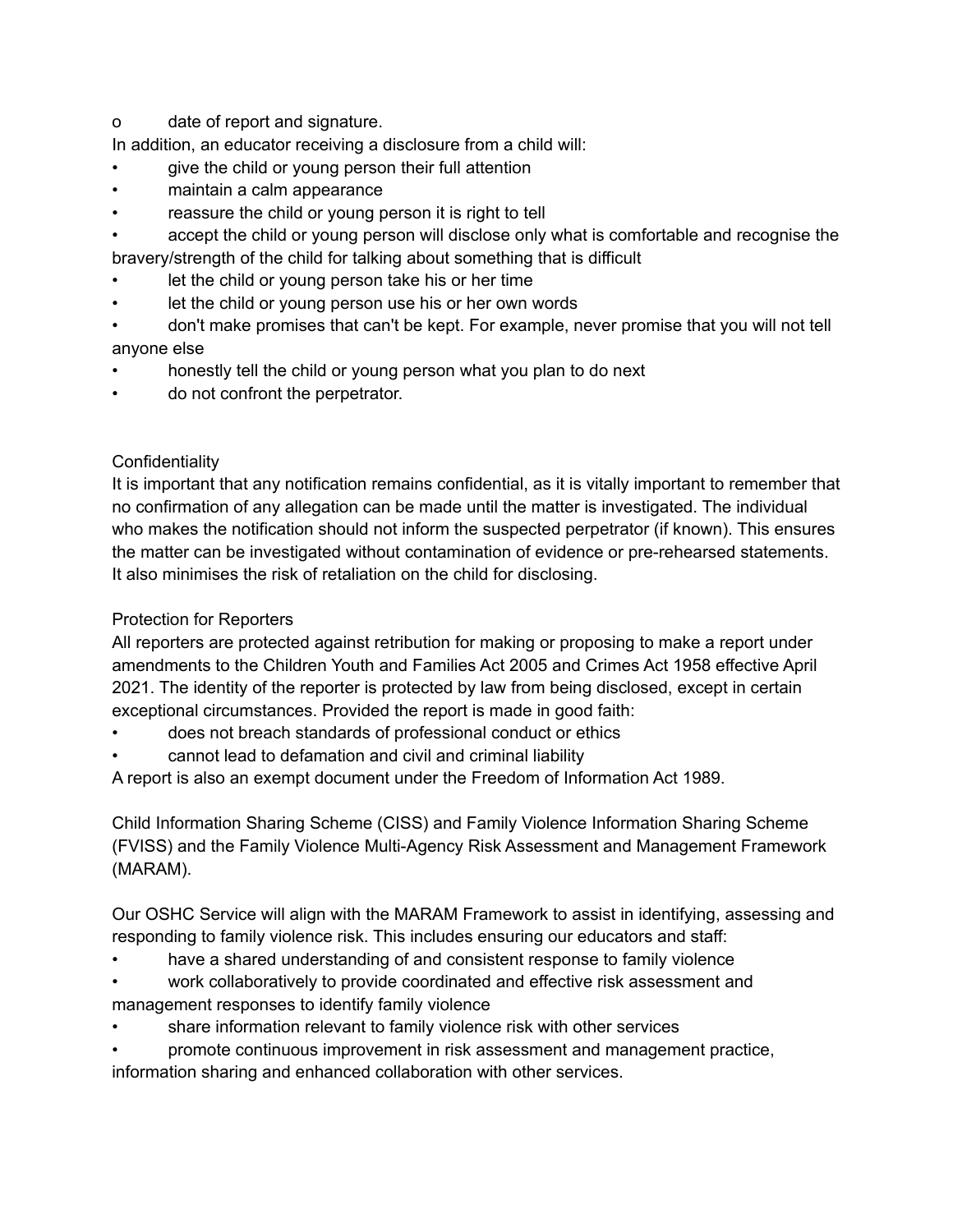The Child Information Sharing Scheme (CISS) allows professionals working with children (from birth to 18 years of age) to gain a complete view of the children they work with, making it easier to identify wellbeing or safety needs earlier, and to act on them sooner. Victorian education and care services can share, request and use information about child wellbeing or safety through the scheme with other professionals provided certain requirements for sharing are met.

Educators within the OSHC Service need to have sufficient information in order to be able to support a child who has been impacted (or is suspected to have been impacted) by child abuse. Therefore, it is legally allowable for educators to share certain information about a child with other staff members of the Service without the consent of a parent/carer and without breaching privacy laws. Data security requirements that apply to the Service must be followed when sharing any information.

Under CISS, information sharing entities (IESs) can share confidential information with other ISEs for the purpose of promoting the wellbeing or safety of a child or group of children or sharing information to inform action.

Sharing of information may assist the ISE to

- access and engage with supportive services
- access resources for learning and development
- make a decision, assessment or plan
- start or conduct an investigation
- provide a service relating to a child/children
- manage any risk to a child/children.

Under the Family Violence Information Sharing Scheme (FVISS) relevant information can be shared for 2 purposes:

- Family violence assessment purpose-to establish or assess the risk of a person committing family violence or being the subject of family violence
- Family violence protection purpose- manage the risk to the victim survivor. This includes information sharing to support ongoing risk assessment.

Risk Assessment Entities (RAEs) can request and receive information for a family violence assessment. RAEs include DHHS Child Protection, Victoria Police, family violence services and some Orange Door services. Our Service will respond to all requests for information in a timely manner. The approved provider or licensee should maintain contact with Victoria Police and DHHS Child Protection as necessary to protect the safety and wellbeing of the children involved. Disclosure of information to an RAE does not constitute unprofessional conduct or a breach of professional ethics.

## BREACH OF CHILD PROTECTION POLICY

All educators and staff working with children have a duty of care to support and protect children. A duty of care is breached if a person:

• does something that a reasonable person in that person's position would not do in a particular situation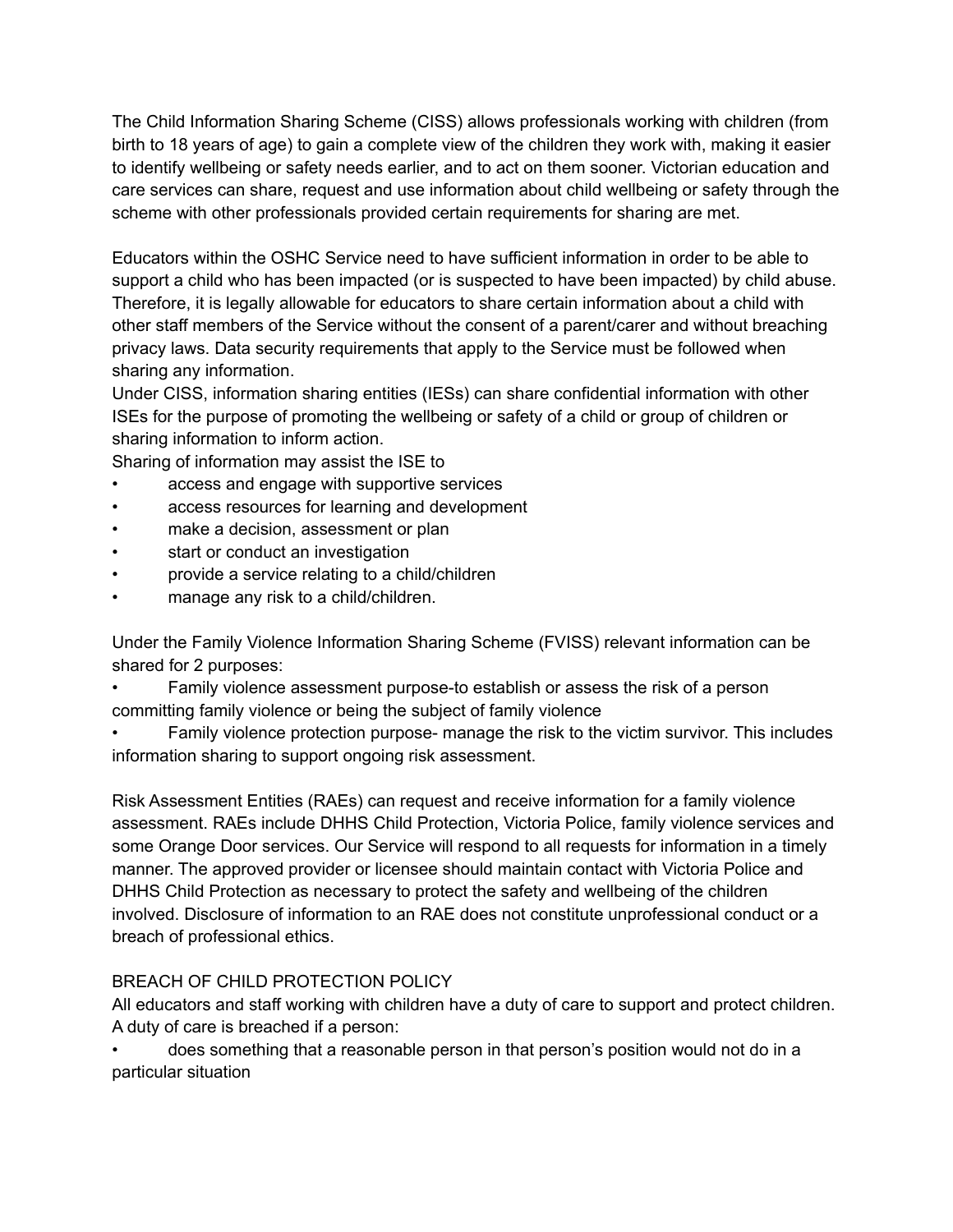fails to do something that a reasonable person in that person's position would do in the circumstances or

• acts or fails to act in a way that causes harm to someone the person owes a duty of care.

## MANAGING A BREACH IN CHILD PROECTION POLICY

Management will investigate the breaches in a fair, unbiased and supportive manner by:

- discussing the breach with all people concerned and advising all parties of the process
- giving the educator/staff member the opportunity to provide their version of events
- documenting the details of the breach, including the versions of all parties
- recording the outcome clearly and without bias
- ensuring the matters in relation to the breach are kept confidential
- reach a decision based on discussion and consideration of all evidence.

## OUTCOME OF A BREACH IN CHILD PROTECTION POLICY

Depending on the nature of the breach outcomes may include:

- emphasising the relevant element of the child protection policy and procedure
- providing closer supervision
- further education and training
- providing mediation between those involved in the incident (where appropriate)
- disciplinary procedures if required

reviewing current policies and procedures and developing new policies and procedures if necessary.

## REPORTABLE CONDUCT SCHEME-ALLEGATIONS AGAINST EMPLOYEES, VOLUNTEERS or STUDENTS (or contractors)

The reportable Conduct Scheme has been designed to ensure that the Commission for Children and Young People (CCYP) will be aware of every allegation of certain types of employee misconduct involving children in relevant organisations, including approved education and care services.

## EDUCATING CHILDREN ABOUT PROTECTIVE BEHAVIOUR

Our program will educate children

- about acceptable and unacceptable behaviour, and what is appropriate and inappropriate contact at an age-appropriate level and understanding
- about their right to feel safe at all times
- to say 'no' to anything that makes them feel unsafe or uncomfortable
- about how to use their own knowledge and understanding to feel safe
- to identify feelings that they do not feel safe
- the difference between 'good' and 'bad' secrets
- that there is no secret or story that cannot be shared with someone they trust
- that educators are available for them if they have any concerns
- to tell educators of any suspicious activities or people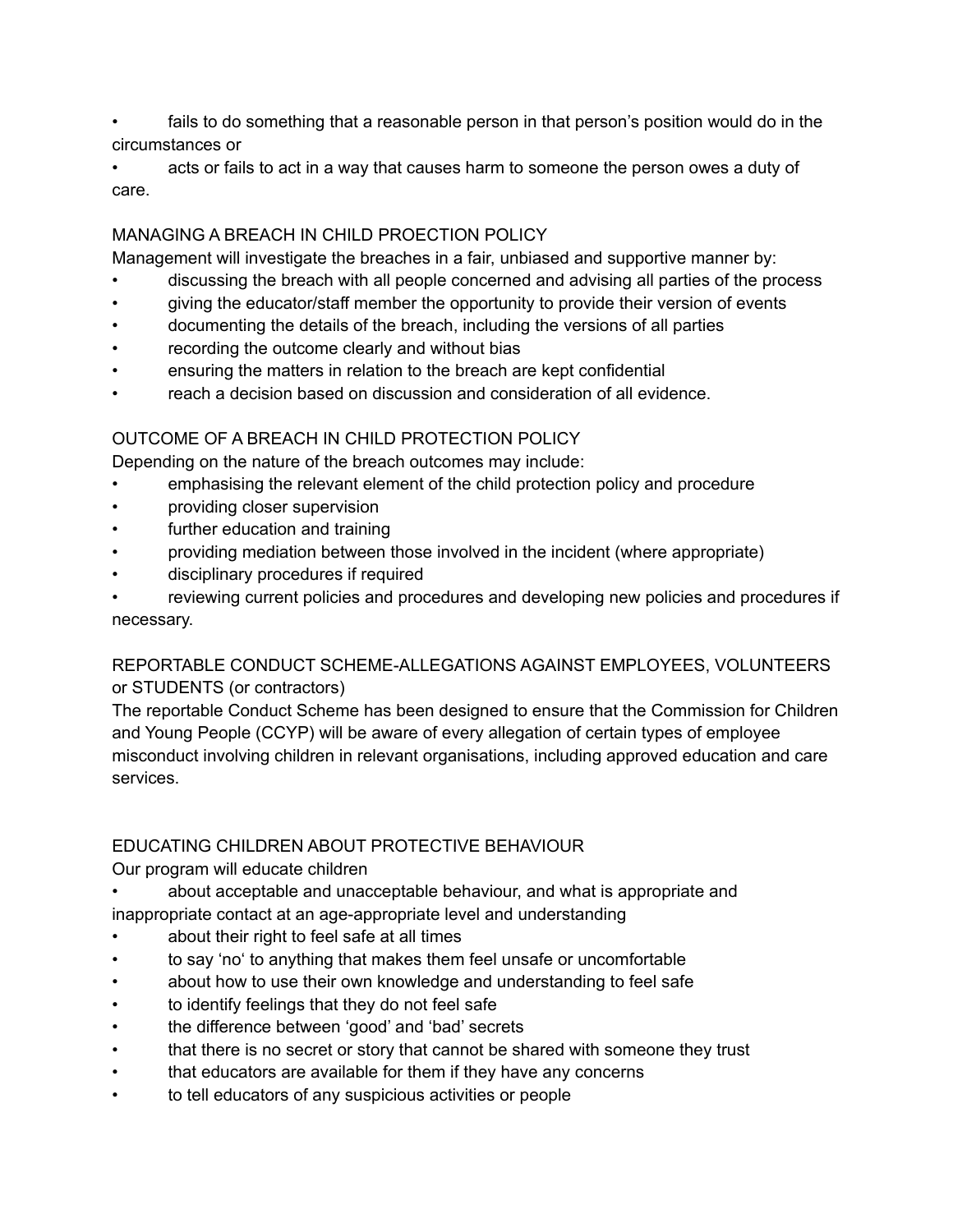- to recognise and express their feelings verbally and non-verbally
- that they can choose to change the way they are feeling.

## RESOURCES FOR INDICATORS OF ABUSE AND NEGLECT

NAPCAN- https://www.napcan.org.au/napcan-brochures/

Child Safe Organisations- https://childsafe.humanrights.gov.au

Victoria State Government Education and Training. Child protection in early childhood (PROTECT)

https://www.education.vic.gov.au/childhood/professionals/health/childprotection/Pages/ecidentify ing.aspx

Victoria State Government. (2021). Family Violence Information Sharing and Child Information Sharing Reforms https://www.justice.vic.gov.au/information-sharing

Victorian Government. Multi-Agency Risk Assessment and Management Framework (MARAM) practice guides and resources. https://www.vic.gov.au/maram-practice-guides-and-resources Australian Government Department of Education, Skills and Employment. (2011). My Time, Our Place: Framework for School Age Care in Australia.

## **SOURCE**

Australian Children's Education & Care Quality Authority. (2014).

Australian Government Australian Institute of Family Studies. (2005). National comparison of child protection systems:

https://aifs.gov.au/cfca/publications/national-comparison-child-protection-systems

Australian Government Australian Institute of Family Studies. (2018). Australian child protection legislation: https://aifs.gov.au/cfca/publications/australian-child-protection-legislation

Australian Government Department of Education, Skills and Employment. (2011). My Time, Our Place: Framework for School Age Care in Australia.

Australian Government: Australian Institute of Family Studies. (2017). Mandatory reporting of child abuse and neglect:

https://aifs.gov.au/cfca/publications/mandatory-reporting-child-abuse-and-neglect

Children Youth and Families Act 2005

Crimes Act 1958 (Vic

Early Childhood Australia Code of Ethics. (2016).

Education and Care Services National Law Act 2010. (Amended 2018).

Education and Care Services National Regulations. (2011).

Guide to the Education and Care Services National Law and the Education and Care Services National Regulations. (2017).

Guide to the National Quality Standard. (2020).

Revised National Quality Standard. (2018).

The Commission for Children and Young People Act 1998

Victoria State Government Education and Training. Child Protection in Early Childhood (PROTECT)

https://www.education.vic.gov.au/childhood/professionals/health/childprotection/Pages/ecidentify ing.aspx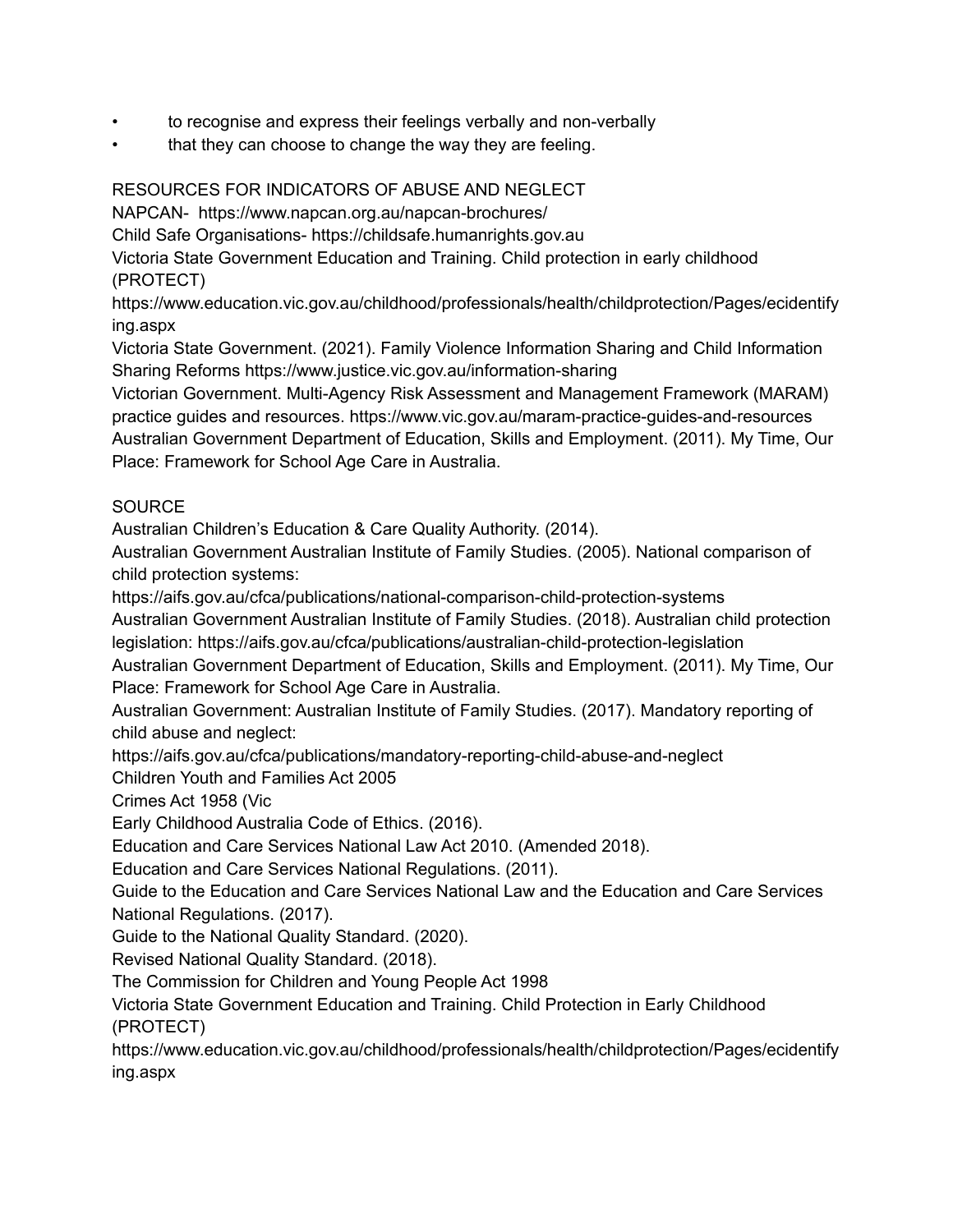Victoria State Government Education and Training: (2018). Obligations to protect children in early childhood services:

https://www.education.vic.gov.au/childhood/providers/regulation/Pages/protectionprotocol.aspx Victoria State Government Health and Human Services. Child safe standards:

https://providers.dhhs.vic.gov.au/child-safe-standards

Victoria State Government Health and Human Services. Creating child safe organisations: https://providers.dhhs.vic.gov.au/creating-child-safe-organisations

Victoria State Government Health and Human Services. Children, youth & families. Child Protection https://providers.dffh.vic.gov.au/child-protection

Victoria State Government. Child Information Sharing Scheme

Victoria State Government. Working with Children Check. What organisations need to know. https://www.workingwithchildren.vic.gov.au/organisations/what-organisations-need-to-know Victoria State Government. Commission for Children and Young People. Reportable Conduct Scheme. https://ccyp.vic.gov.au/reportable-conduct-scheme/ Working with Children Act 2005 (Vic)

REVIEW POLICY REVIEWED BY: [NAME] [POSITION] [DATE] POLICY REVIEWED SEPTEMBER 2021 NEXT REVIEW DATEAUGUST 2022 MODIFICATIONS New policy drafted for VIC OSHC Services

## Appendix 1: Identify signs of child abuse

The State Government of Victoria identifies the following signs of child abuse and includes definitions and physical and behaviour indicators. The following information has been sources from the Victoria State Government- Child Protection in Early Childhood (PROTECT). https://www.education.vic.gov.au/childhood/professionals/health/childprotection/Pages/ecidentify ing.aspx

## INDICATORS OF ABUSE

There are common physical and behavioural signs that may indicate abuse or neglect. The presence of one of these signs does not necessarily mean abuse or neglect. Behavioural or physical signs which assist in recognising harm to children are known as indicators. The following is a guide only. One indicator on its own may not imply abuse or neglect. However, a single indicator can be as important as the presence of several indicators. Each indicator needs to be deliberated in the perspective of other indicators and the child's circumstances. A child's behaviour is likely to be affected if he/she is under stress. There can be many causes of stress and it is important to find out specifically what is causing the stress. Abuse and neglect can be single incidents or ongoing and may be intentional or unintentional.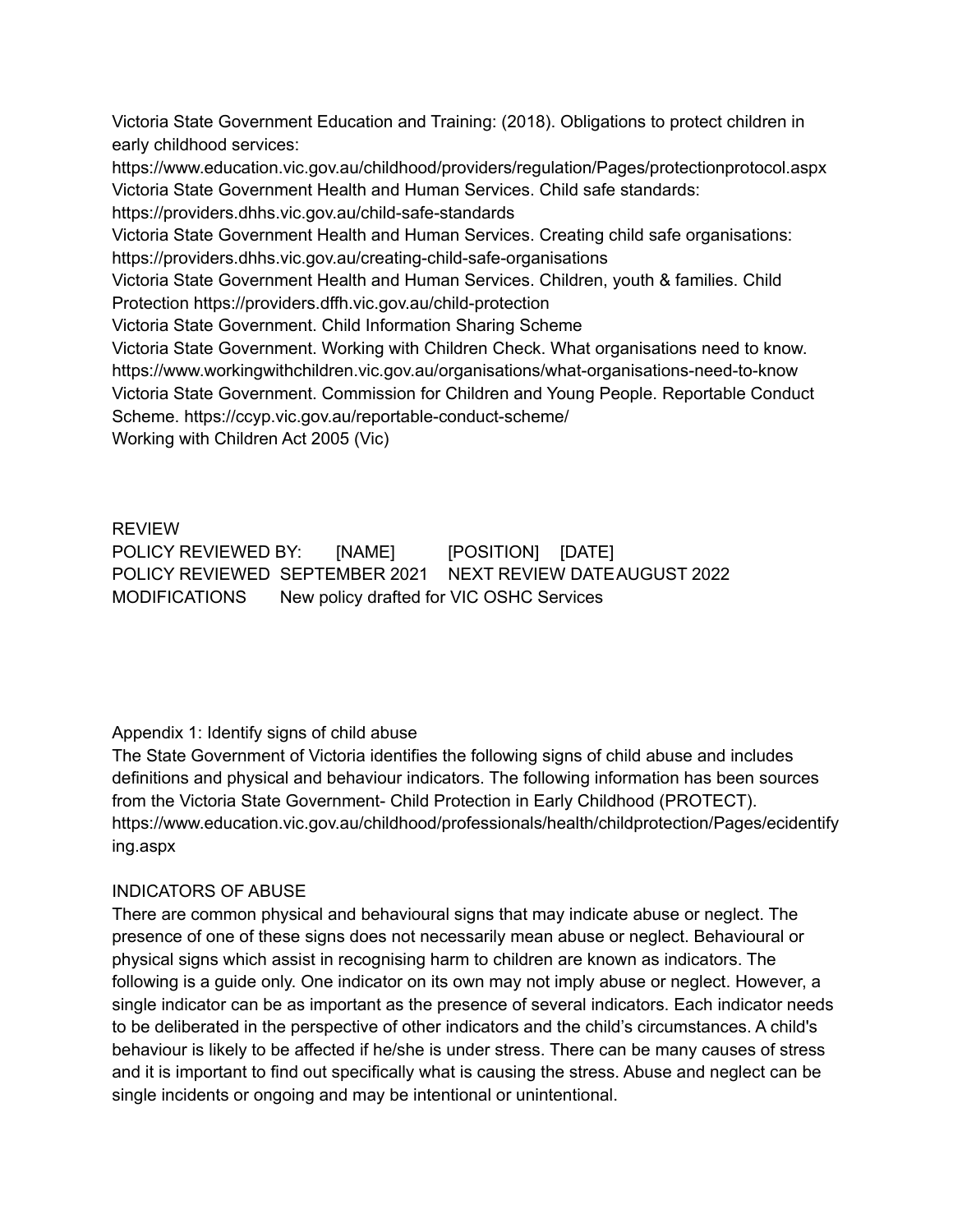General indicators of abuse and neglect may include:

- Marked delay between injury and seeking medical assistance
- History of injury
- The child gives some indication that the injury did not occur as stated
- The child tells you someone has hurt him/her
- The child tells you about someone he/she knows who has been hurt

• Someone (relative, friend, acquaintance, and sibling) tells you that the child may have been abused.

## PHYSICAL ABUSE

Physical child abuse is the non-accidental infliction of physical injury or harm of a child. Examples of physical abuse may include beating, shaking or burning, assault with implementation of female genital mutilation.

What are the physical indicators of physical child abuse?

- Physical indicators of physical child abuse include (but are not limited to):
- evidence of physical injury that would not likely be the result of an accident
- bruises or welts on facial areas and other areas of the body (back, bottom, legs, arms and inner thighs)
- burns from boiling water, oil or flames or burns that show the shape of the object used to make them (iron, grill, cigarette)
- fractures of the skull, jaw, nose and limbs, especially those not consistent with the explanation offered, or the type of injury possible at the child's age of development
- cuts and grazes to the mouth, lips, gums, eye area, ears and external genitalia
- bald patches where hair has been pulled out
- multiple injuries, old and new
- effects of poisoning
- internal injuries

What are the physical indicators of physical child abuse? In an infant or toddler:

- self-stimulatory behaviours, for example, rocking, head banging
- crying excessively or not at all
- listless and immobile and/or emaciated and pale
- exhibits significant delays in gross motor development and coordination
- their parent/carer is unresponsive or impatient to child's cues and unreceptive to support.

In all children, infants and toddlers:

- disclosure of physical abuse (by child, friend, family member)
- inconsistent or unlikely explanation for cause of injury
- wearing clothes unsuitable for weather conditions to hide injuries
- wariness or fear of a parent, carer or guardian and reluctant to go home
- unusual fear of physical contact with adults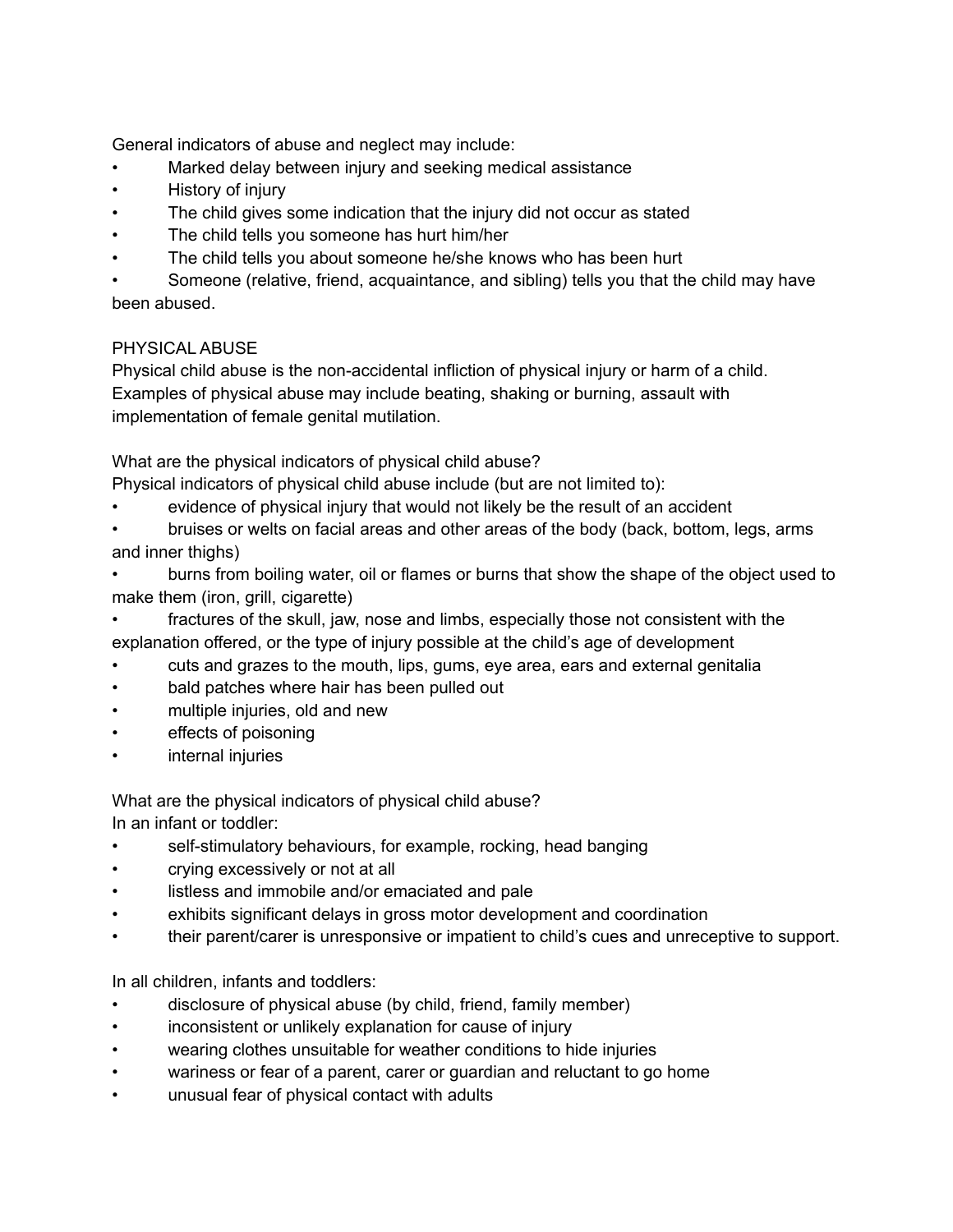- fear of home, specific places or particular adults
- unusually nervous, hyperactive, aggressive, disruptive and destructive to self-and/or others
- overly compliant, shy, withdrawn, passive and uncommunicative
- change in sleeping patterns, fear of the dark or nightmares and regressive behaviour (bed-wetting)
- no reaction or little emotion displayed when being hurt or threatened
- habitual absences from the service without reasonable explanation, where regular attendance is expected
- complaining of headaches, stomach pains or nausea without physiological basis, poor self-care or personal hygiene.

## CHILD SEXUAL ABUSE

Child sexual abuse is when a person uses power or authority over a child to involve them in sexual activity. This can include a wide range of physical and non-contact sexual activity. Physical sexual contact:

- kissing of fondling a child in a sexual way
- masturbation
- fondling the child's genitals
- oral sex
- vaginal or anal penetration by a penis, finger or other object
- exposure of the child to pornography

Non-contact offences

- talking to a child in a sexually explicit way
- sending sexual messages or emails to a child
- exposing a sexual body part to a child
- forcing a child to watch a sexual act including showing pornography to a child
- having a child pose or perform in a sexual manner (including child sexual exploitation)
- grooming or manipulation

Child sexual abuse does not always involve force. In some circumstances a child may be manipulated into believing that they have brought the abuse on themselves, or that the abuse is an expression of love through a process of grooming.

### What is child sexual exploitation?

Child sexual exploitation is also a form of sexual abuse where offenders use their power (physical, financial or emotional) over a child to sexually or emotionally abuse them. It often involves situations and relationships where young people receive something (food, accommodation, drugs, alcohol, cigarettes, affection, gifts, money) in return for participating in sexual activities.

Child sexual exploitation can occur in person or online, and sometimes the child may not even realise they are a victim.

Who is most at risk of child sexual abuse?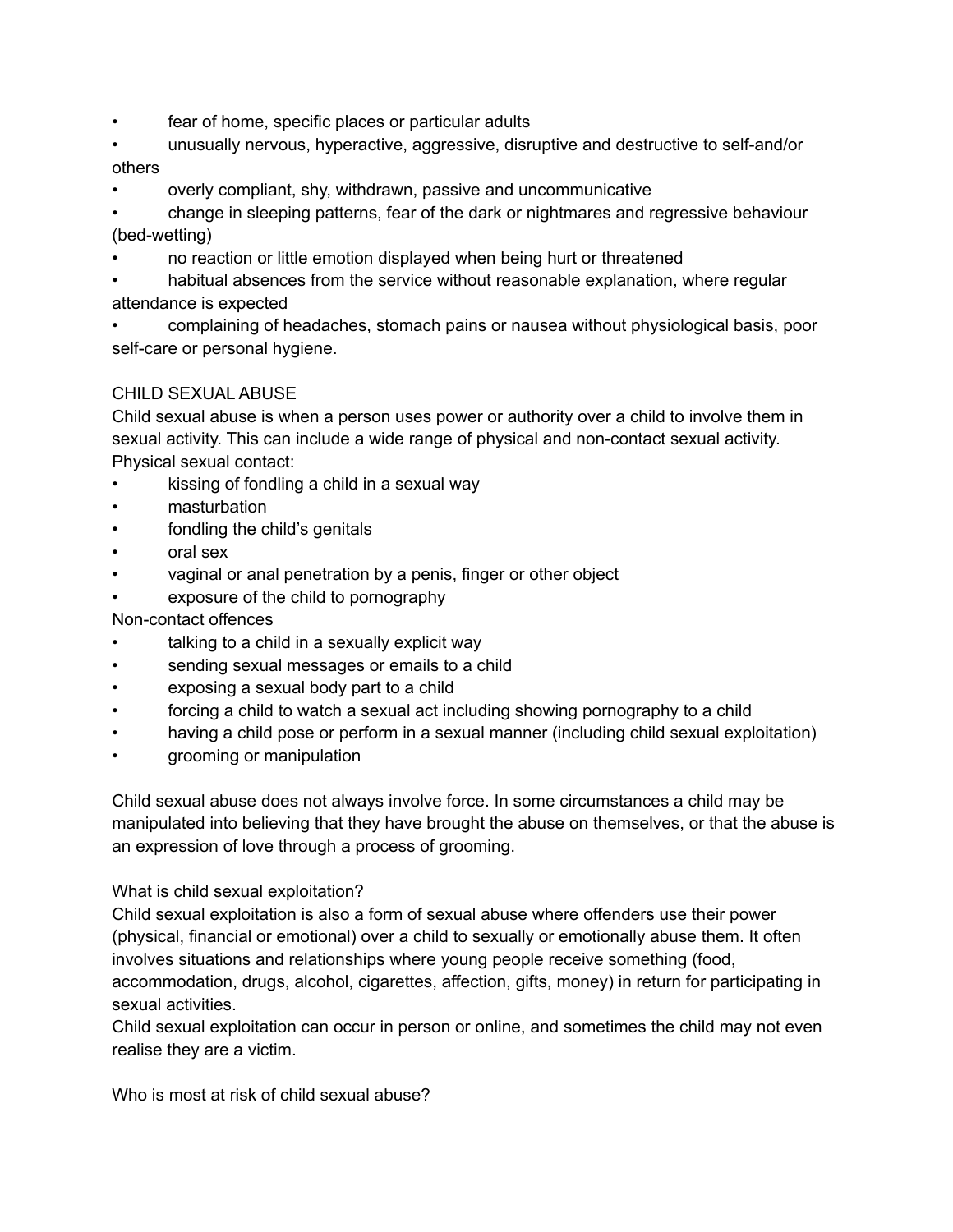Any child can be victim of sexual abuse, however children who are vulnerable, isolated and/or have a disability are disproportionately abused and are much more likely to a become victim.

What are the physical indicators of child sexual abuse?

Physical indicators of sexual abuse may include (but are not limited to):

• injury to the genital or rectal area (bruising, bleeding, discharge, inflammation or infection)

- injury to areas of the body such as breasts, buttocks or upper thighs
- discomfort in urinating or defecating
- presence of foreign bodies in the vagina and /or rectum
- sexually transmitted infections
- frequent urinary tract infections.

What are the behavioural indicators of child sexual abuse?

The behavioural indicators of sexual abuse may be, but are not limited to in an infant or toddler

- self-stimulator behaviours, for example rocking, head banging
- crying excessively or not at all
- listless and immobile and/or emancipated and pale
- exhibits significant delays in gross motor development and coordination

In all children, infants and toddlers:

- disclosure of sexual abuse (by child, friend, family member)
- drawings or descriptions of stories that are sexually explicit and not age appropriate
- persistent and age-inappropriate sexual activity (excessive masturbation or rubbing genitals against adults)
- wariness or fear of a parent, carer or guardian and reluctance to go home
- unusual fear of physical conduct with adults
- change in sleeping patterns, fear of the dark or nightmares and regressive behaviour such as bed-wetting
- wearing clothes unsuitable for weather conditions to hide injuries
- unusually nervous, hyperactive, aggressive, disruptive and destructive to self- and/or others
- exhibits significant delays in gross and fine motor development and coordination
- overly compliant, shy, withdrawn, passive and uncommunicative
- fear of home, specific places or particular adults
- poor self-care or personal hygiene
- complaining of headaches, stomach pains or nausea without physiological basis.

## GROOMING

Grooming is when a person engages in predatory conduct to prepare a child for sexual activity at a later time. Grooming can include communicating and/or attempting to befriend or establish a relationship or other emotional connection with the child or their parent/carer. Sometimes it is hard to see when someone is being groomed until after they have been sexually abused, because some grooming can look like 'normal' caring behaviour.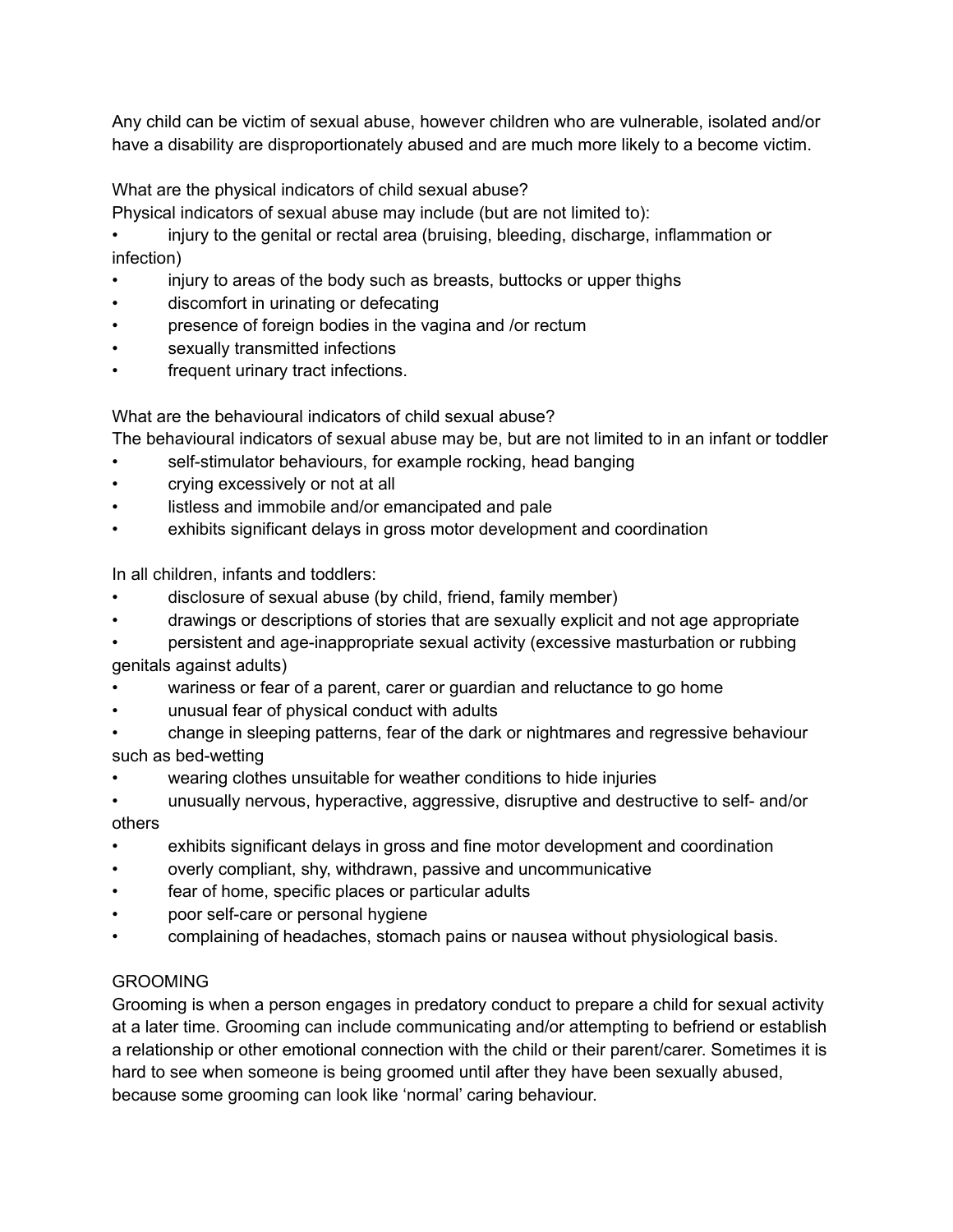Examples of grooming behaviours may include:

• giving gifts or special attention to a child or their parent or carer

• controlling a child through threats, force or use of authority (this can make a child or their parent fearful to report unwanted behaviour)

• making close physical contact or sexual contact, such as inappropriate tickling and wrestling

• openly or pretending to accidentally expose the victim to nudity, sexual material and sexual acts.

What are the behavioural indicators of child grooming?

Behavioural indicators that a child may be subject to grooming include (but are not limited to):

- developing an unusually close connection with an older person
- displaying mood changes (hyperactive, secretive, hostile, aggressive, impatient, resentful, anxious, withdrawn, depressed)

using street/different language, copying the way the new friend may speak, talking about the new friend who does not belong to his/her normal social circle

• possessing gifts, money and expensive items given by the friend

## EMOTIONAL ABUSE

Emotional child abuse occurs when a child is repeatedly rejected, isolated or frightened by threats or by witnessing family violence. It also includes hostility, derogatory name-calling and put-downs, and persistent coldness from a person, to the extent that the child suffers or is likely to suffer, emotionally or psychological harm to their physical or developmental health. Emotional abuse may occur with or without other forms of abuse.

What are the physical indicators of emotional child abuse?

Physical indicators of emotional abuse include (but are not limited to)

- language delay, stuttering or selectively being mute
- delays in emotional, mental or physical development

What are the behavioural indicators of emotional child abuse? In an infant or toddler

- self-stimulatory behaviours, for example, rocking, head banging
- crying excessively or not at all
- listless and immobile and/or emancipated and pale
- exhibits significant delays in gross motor development and coordination
- their parent/carer is unresponsive or impatient to child's cues and unreceptive to support

In all children, infants and toddlers

- overly compliant, passive and undemanding behaviour
- extremely demanding, aggressive and attention-seeking behaviour or anti-social and destructive behaviour
- low tolerance or frustration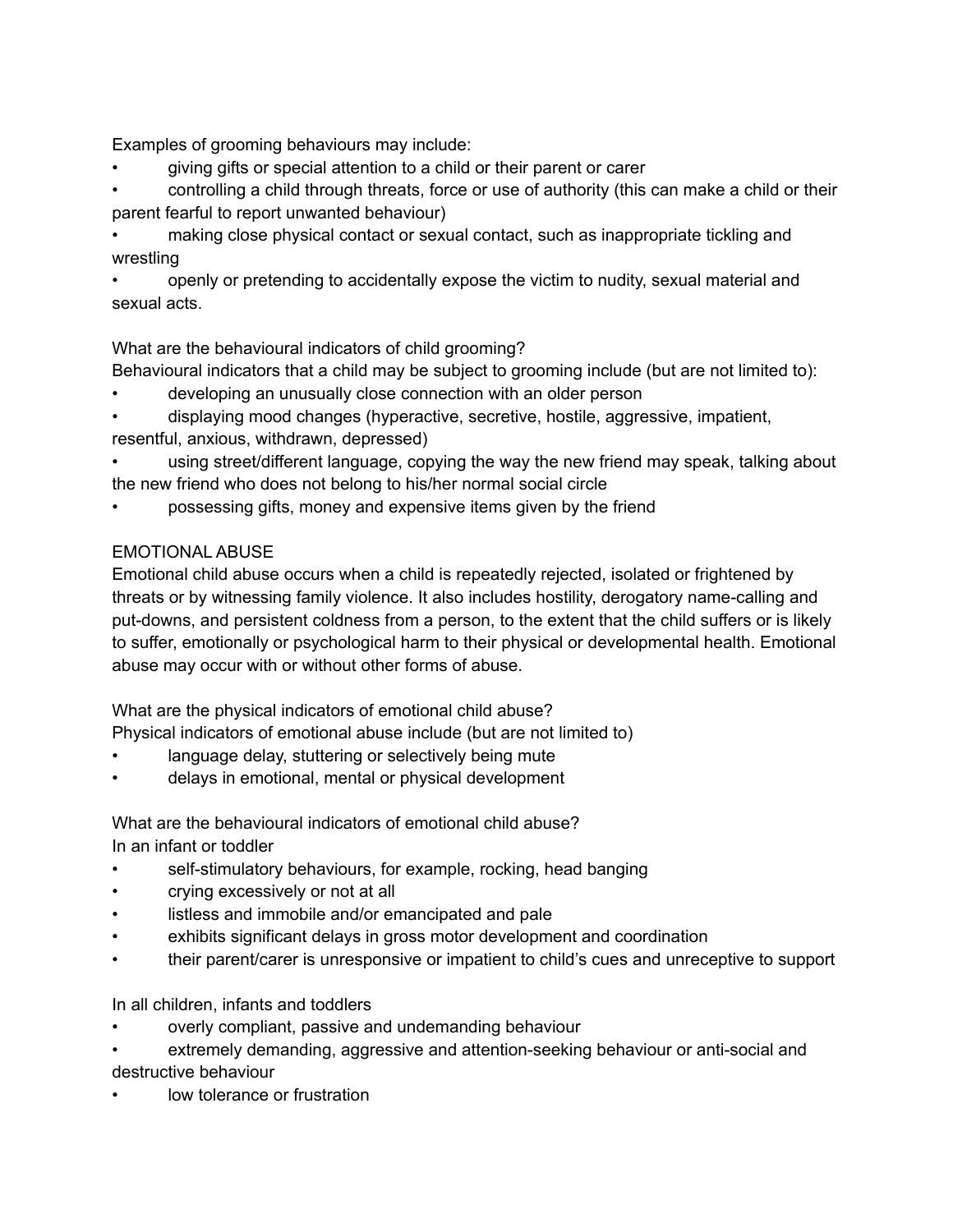- poor self-image and low self-esteem
- unexplained mood swings, depression, self-harm
- behaviours that are not age-appropriate
- exhibits significant delays in gross and fine motor development and coordination
- poor social and interpersonal skills
- violent drawings or writing
- lack of positive social contact with other children.

## **NEGLECT**

Neglect includes a failure to provide the child with

- an adequate standard of nutrition
- medical care
- clothing
- shelter
- supervision

to the extent that the health or physical development of the child is significantly impaired or placed at serious risk.

In some circumstances the neglect of a child:

- can place the child's immediate safety and development at serious risk
- may not immediately compromise the safety of the child but is likely to result in longer term cumulative harm.

This includes low-to-moderate concerns for the wellbeing of a child, such as:

- concerns due to conflict within a family
- parenting difficulties
- isolation of a family or a lack of apparent support

Both forms of neglect must be responded to via the Four Critical Actions for Early Childhood Services.

What are the physical indicators of neglect?

Physical indicators of neglect include (but are not limited to):

- appearing consistently dirty and unwashed
- being consistently inappropriately dressed for weather conditions
- being at risk of injury or harm due to consistent lack of adequate supervision from parents
- being consistently hungry, tired and listless
- having unattended health problems and lack of routine medical care
- having inadequate shelter and unsafe or unsanitary conditions.

What are the behavioural indicators of neglect? Behaviour indicators of neglect include (but are not limited to): In an infant or toddler: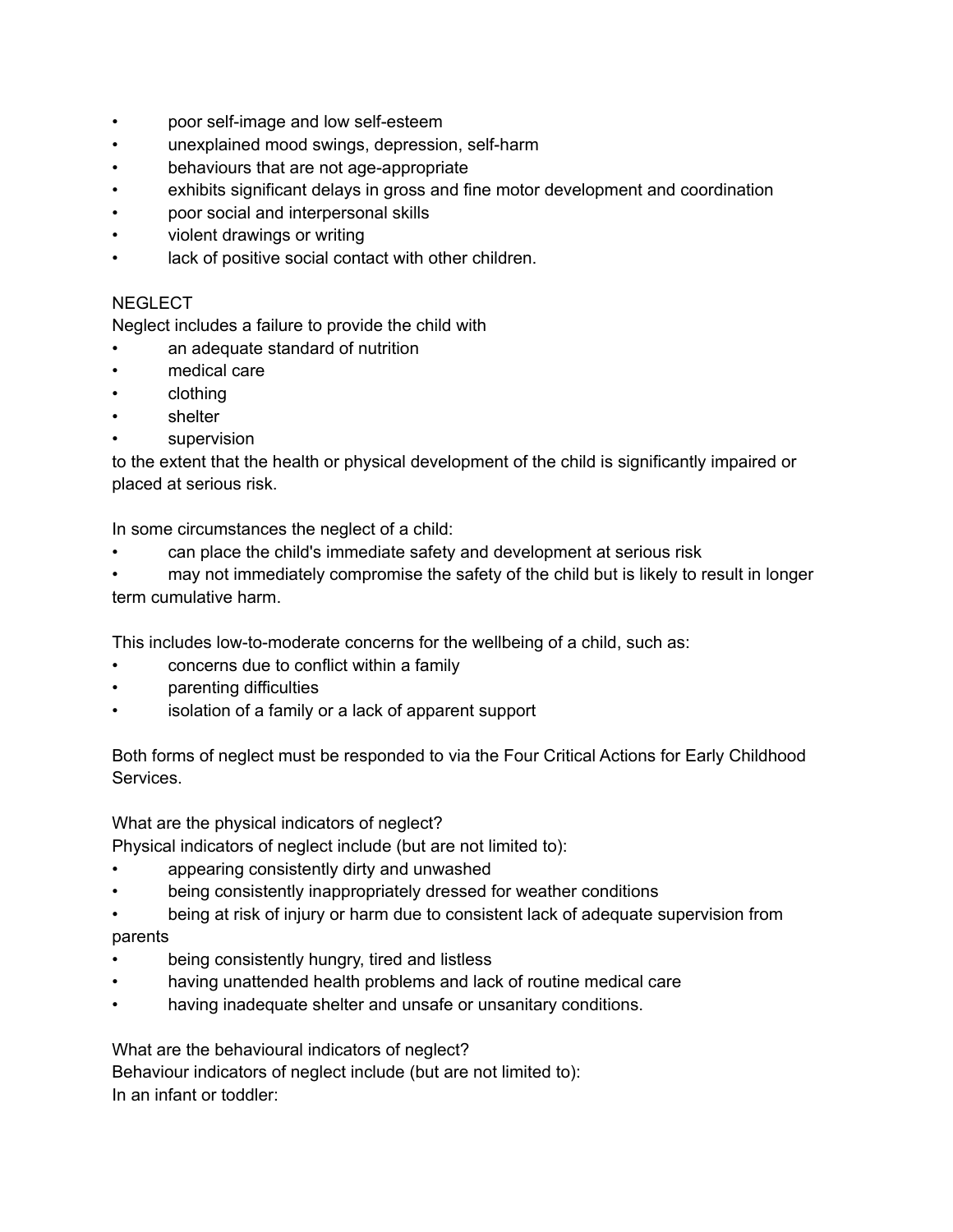- self-stimulatory behaviours, for example, rocking, head banging
- crying excessively or not at all
- listless and immobile and/or emancipated and pale
- exhibits significant delays in gross motor development and coordination

inadequate attention to the safety of the home (e.g. dangerous medicines left where children may have access to them)

- being left unsupervised, either at home, on the street or in a car
- their parent/carer is unresponsive or impatient to child's cues and unreceptive to support
- developmental delay due to lack of stimulation.

In all children, infants and toddlers:

• being left with older children or persons who could not reasonably be expected to provide adequate care and protection

- gorging when food is available or inability to eat when extremely hungry
- begging for, or stealing food
- appearing withdrawn, listless, pale and weak
- aggressive behaviour, irritability
- little positive interaction with parent, carer or guardian
- indiscriminate acts of affection and excessive friendliness towards strangers
- exhibits significant delays in gross and fine motor development and coordination
- poor, irregular or non-attendance at the service (where regular attendance is expected)
- refusal or reluctance to go home
- self-destructive behaviour
- taking on an adult role of caring for parent.

## FAMILY VIOLENCE

Family violence is behaviour towards a family member that may include:

- physical violence or threats of violence
- verbal abuse, including threats
- emotional or psychological abuse
- sexual abuse
- financial and social abuse.

A child's exposure to family violence constitutes child abuse. This exposure can be very harmful and may result in physical harm and long-term physical, psychological and emotional trauma. Action must be taken to protect the child, and to mitigate or limit their trauma.

Research shows that during pregnancy and when families have very young babies:

- there is an increased risk of family violence
- pre-existing family violence may increase in severity

• there is an opportunity for intervention as families are more likely to have contact with services.

The longer that a child experiences or is exposed to family violence, the more harmful it is. This is why if you suspect that a child is exposed to, or at risk of being exposed to family violence, you must follow the four critical actions.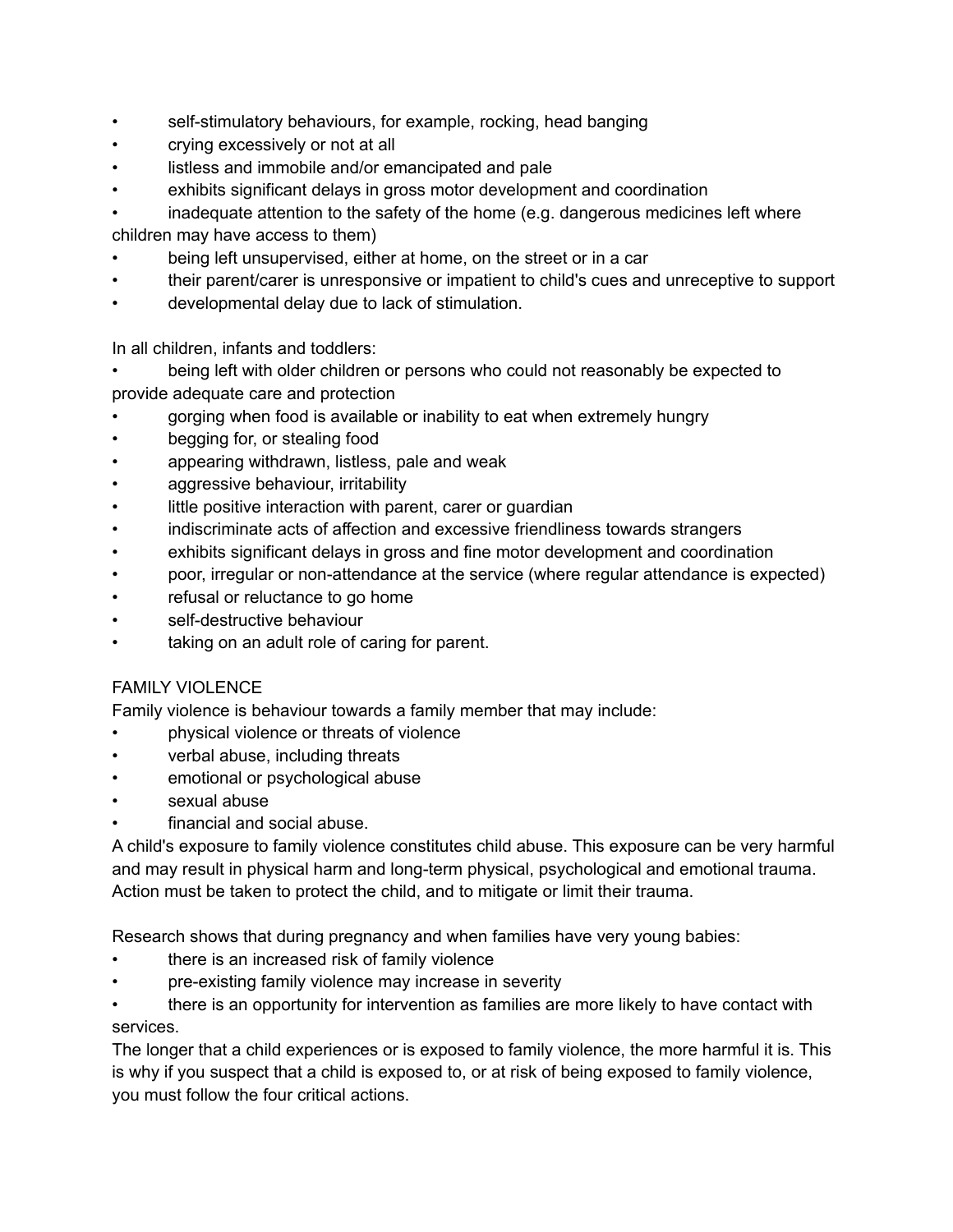Family Violence in Aboriginal and Torres Strait Islander Communities

In identifying family violence in Aboriginal and Torres Strait Islander communities it is important to recognise that:

• Aboriginal and Torres Strait Islander family violence may relate to relationships that aren't captured by the Western nuclear family model (grandparents, uncles and aunts, cousins and other community and culturally defined relationships)

• Aboriginal and Torres Strait Islander family violence can also include cultural and spiritual abuse

• perpetrators of Aboriginal and Torres Strait Islander family violence may not be Aboriginal and Torres Strait Islander people

Aboriginal and Torres Strait Islander family violence occurs in a historical context of colonisation, dispossession, and the loss of culture. This has resulted in the breakdown of kinship systems and of traditional law, racism, and previous government policies of forced removal of children from families.

However, this should never detract from the legitimacy of the survivor's experience of violence, or your obligation to report and respond to any suspected family violence.

What are the physical indicators of family violence?

Physical indicators of family violence may include (but are not limited to):

- speech disorders
- delays in physical development
- failure to thrive (without an organic cause)

• bruises, cuts or welts on facial areas, and other parts of the body including back, bottom, legs, arms and inner thighs

- any bruises or welts (old or new) in unusual configurations, or those that look like the object used to make the injury (such as fingerprints, handprints, buckles, iron or teeth)
- internal injuries.

What are the behavioural indicators of family violence?

Behavioural indicators of family violence may include (but are not limited to): In an infant or toddler:

- self-stimulatory behaviours, for example, rocking, head banging
- crying excessively or not at all
- listless and immobile and/or emancipated and pale
- exhibits significant delays in gross motor development and coordination.

In all children, infants and toddlers:

- violent/aggressive behaviour and language
- depression and anxiety
- appearing nervous and withdrawn, including wariness of adults
- difficulty adjusting to change
- developmentally inappropriate bedwetting and sleeping disorders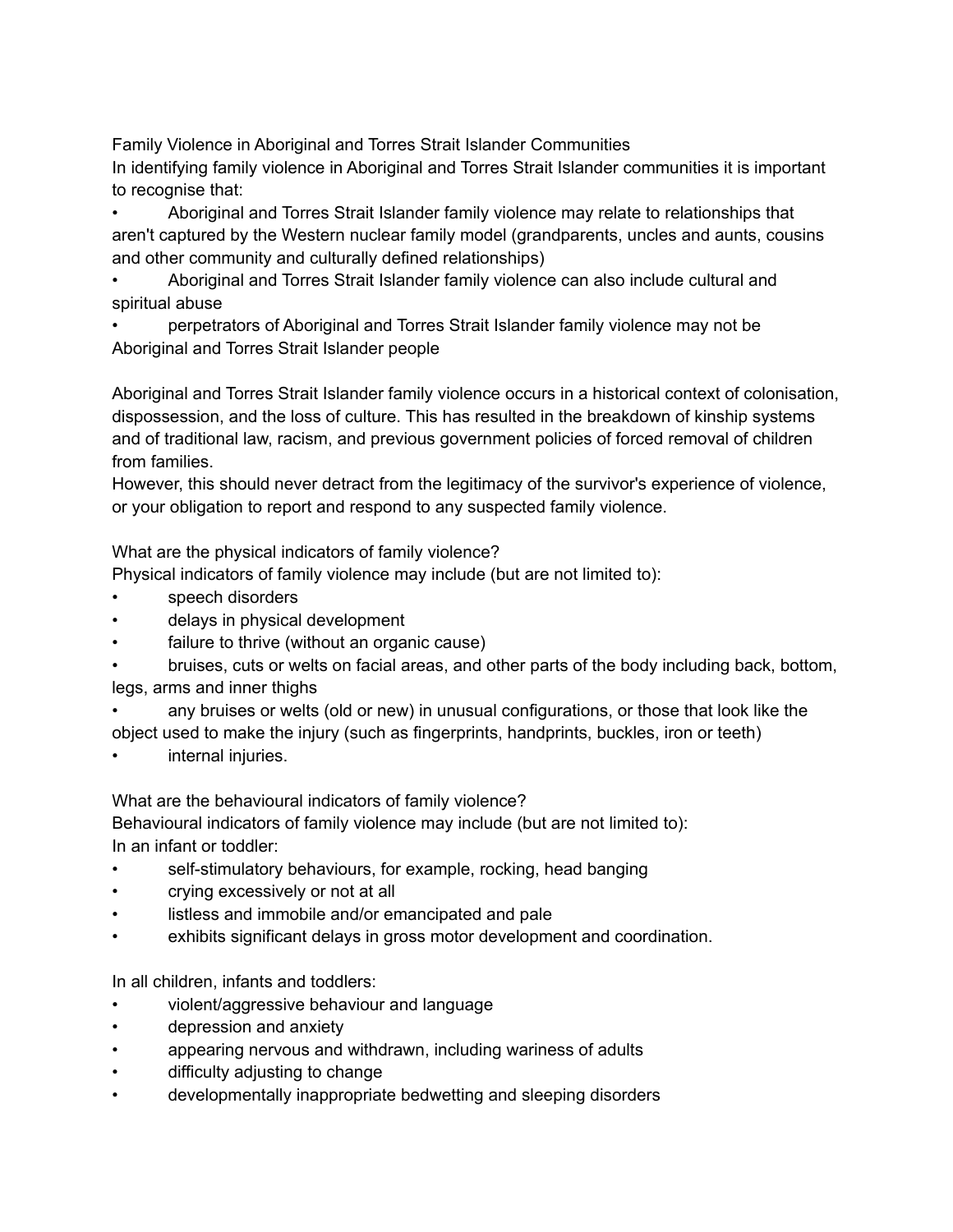- extremely demanding, attention-seeking behaviour
- participating in dangerous risk-taking behaviours to impress peers.
- overly compliant, shy, withdrawn, passive and uncommunicative behaviour
- 'acting out', such as cruelty to animals.
- demonstrated fear of parents, carers or guardians, and of going home
- complaining of headaches, stomach pains or nausea without physiological basis.

CHILDREN EXHIBITING INAPPROPRIATE SEXUAL BEHAVIOUR Inappropriate sexual behaviour includes:

### Problem sexual behaviour

Problem sexual behaviour is the term used by the Victorian government and funded service providers to describe concerning sexual behaviour exhibited by children under the age of 10 years. Children under 10 years are deemed unable to consent to any form of sexual activity and cannot be held criminally responsible for their behaviour.

### Sexually abusive behaviour

Sexually abusive behaviour is the term used by the Victorian Government and funded service providers to describe concerning sexual behaviour by children aged 10 years or older and under 15 years of age.

A child is considered to exhibit sexually abusive behaviour when they have used power, authority, or status to engage another party in sexual activity that is unwanted, or the other party is unable to give consent. A child who engages in sexually abusive behaviour may be in need of therapeutic treatment. It may also be an indicator that the child has been or is being sexually abused by others. Sexually abusive behaviour may amount to a sexual offence. A sexual offence includes rape, sexual assault, indecent acts and other unwanted sexualised touching, all of which are offences under the Crimes Act 1958.

It may be difficult to determine the nature of children's sexual behaviour, including whether the behaviour:

- constitutes a sexual offence
- is indicative of any underlying abuse.
- Under Victorian Law:
- children aged between 12-15 can only consent to sexual activity with a peer no more than two years their senior (therefore sexual contact led by a child with another child outside of these age parameters may amount to a sexual offence)

• in order for a person to consent to sexual activity they have to have the capacity to understand the context and possible consequences of the act (therefore sexual contact led by a child involving a person with a cognitive impairment or affected by alcohol and other drugs may also amount to a sexual offence).

Most critically you must follow the four critical actions if: